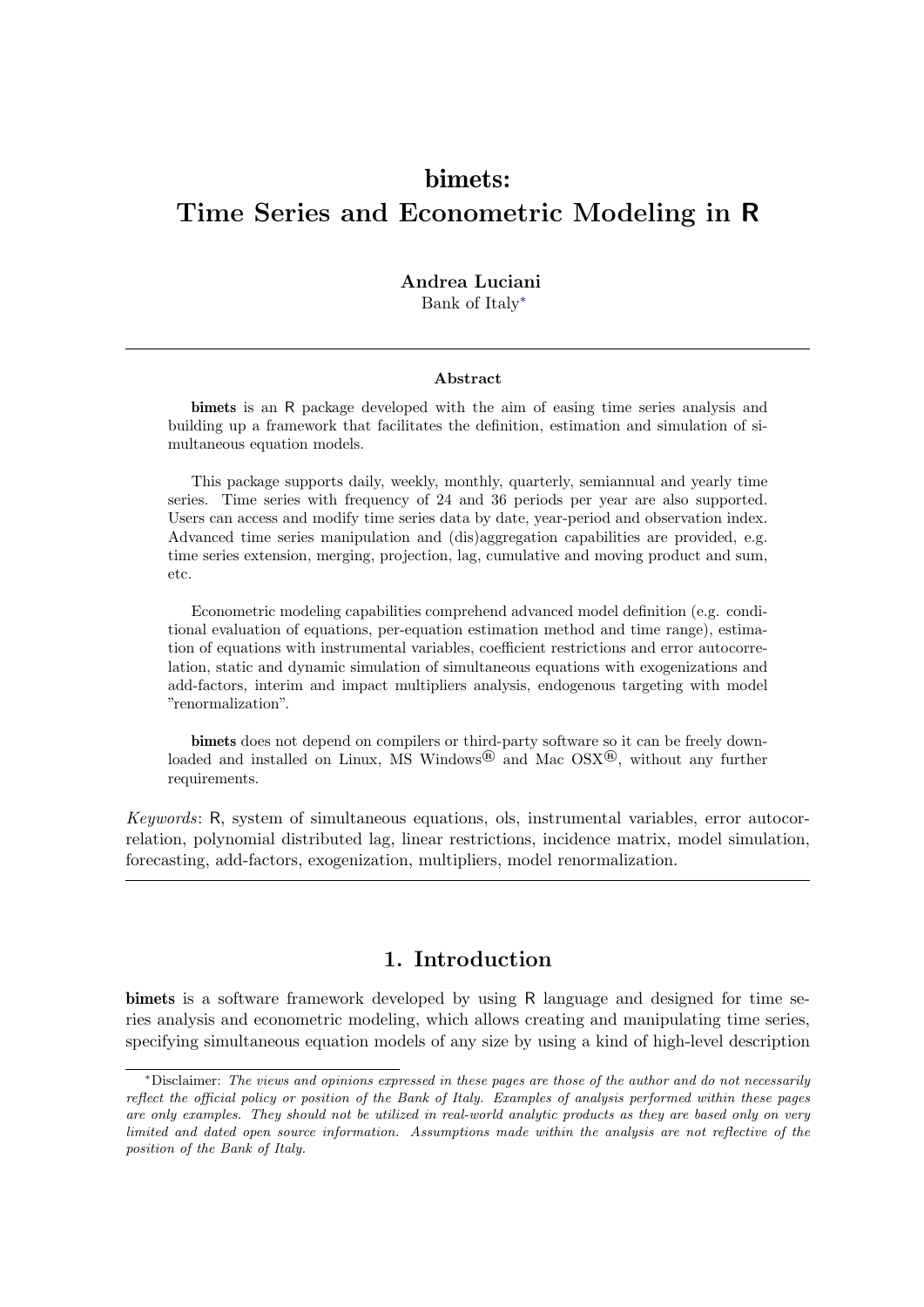language, and performing model estimation, simulation and forecasting.

In addition, **bimets** computational capabilities provide many tools to pre-process data and post-process results, designed for statisticians and economists. These operations are fully integrated with the R environment.

bimets estimation and simulation results have been compared to the output results of leading commercial econometric software, by using several large and complex models.

The models used in the comparison have more than:

- $\bullet$  +100 behavioral equations;
- $\bullet$  +700 technical identities;
- $\bullet$  +500 coefficients;
- $+1000$  time series of endogenous and exogenous variables;

In these models we can find equations with restricted coefficients, polynomial distributed lags, error autocorrelation and conditional evaluation of technical identities; all models have been simulated in *static, dynamic,* and *forecast* mode, with exogenization and constant adjustments of endogenous variables through the use of bimets capabilities.

In the  $+800$  endogenous simulated time series over the  $+20$  simulated periods (i.e. more than 16.000 simulated observations), the average *percentage* difference between **bimets** and leading commercial software results has a magnitude of  $10^{-7}\%$ . The difference between results calculated using different commercial software has the same average magnitude.

bimets stands for Bank of Italy Model Easy Time Series; it does not depend on compilers or third-party software so it can be freely downloaded and installed on Linux, MS Windows<sup>®</sup> and Mac  $OSX^{(8)}$ , without any further requirements.

The package can be installed and loaded in R with the following commands (with "R>" as the R command prompt):

```
R> install.packages('bimets')
R> library(bimets)
```
# 2. Time Series

bimets supports daily, weekly, monthly, quarterly, semiannual and yearly time series. Time series with a frequency of 24 and 36 periods per year are also supproted. The time series are created by the TIMESERIES() function.

Example:

```
R> #yearly time series
R \rightarrow myrS \leftarrow TIMESERIES(1:10, START=as. Date('2000-01-01'), FREQ=1)
```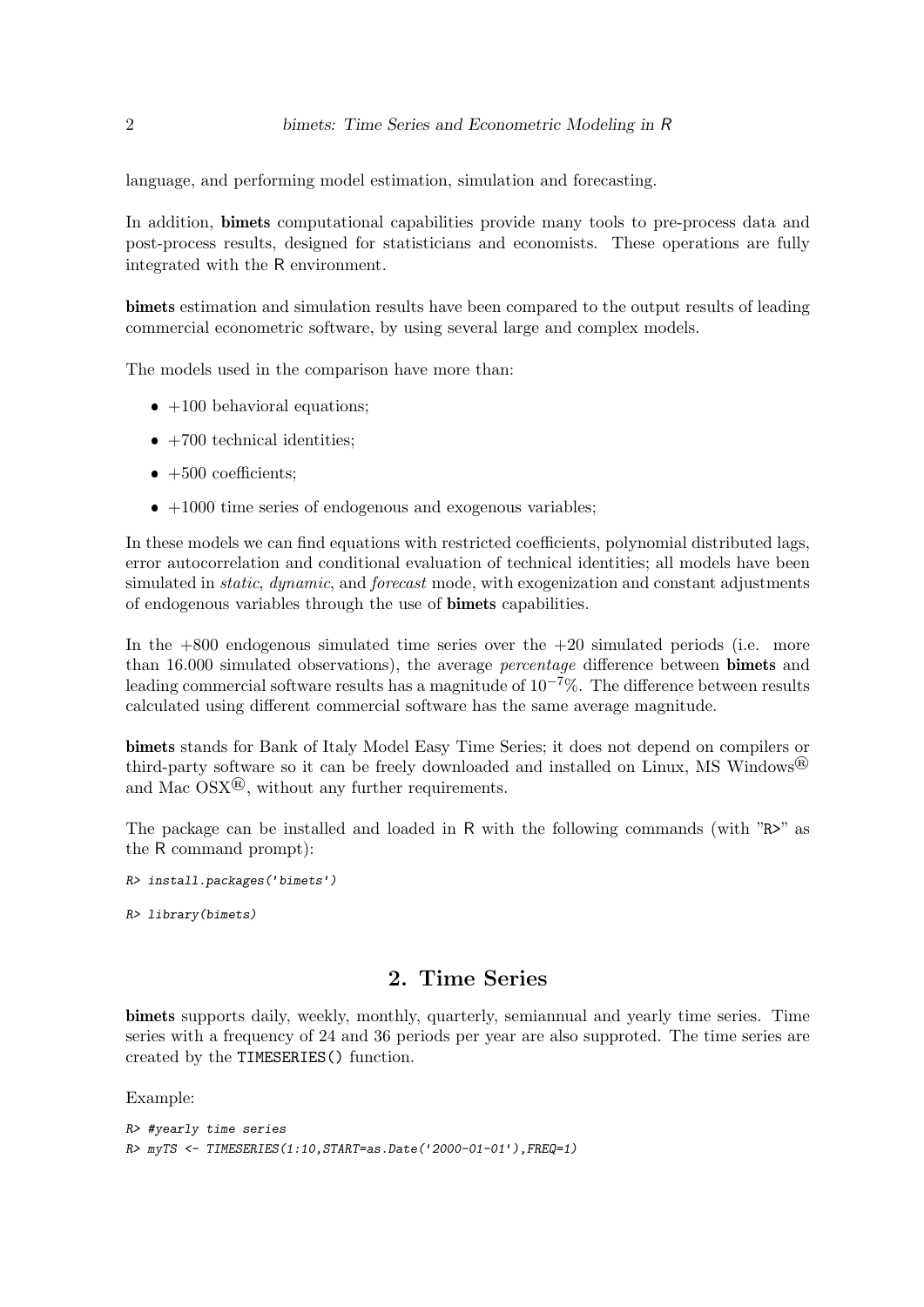```
R> #monthly time series
R > mvrS <- TIMESERIES(1:10, START=c(2002.3), FREQ='M')
```
The main bimets time series capabilities are:

- Indexing
- $-$  Aggregation / Disaggregation
- Manipulation

## 2.1. Time Series Indexing

The bimets package extends R indexing capabilities in order to ease time series analysis and manipulation. Users can access and modify time series data:

- by date: users can select and modify a single observation by date by using the syntax ts['Date'], or multiple observations using ts['StartDate/EndDate'];
- by year-period: users can select and modify observations by providing the year and the period, i.e. ts[[Year,Period]];
- $-$  by observation index: users can select and modify observations by simply providing the array of requested indexes, i.e. ts[indexes];

Example:

```
R> #create a daily time series
R> myTS <- TIMESERIES((1:100), START=c(2000, 1), FREQ='D')
R > myTS[1:3] #get first three obs.
R> myTS['2000-01-12'] #get Jan 12, 2000 data
R> myTS['2000-02-03/2000-02-14'] #get Feb 3 up to Feb 14
R> myTS[[2000,14]] #get year 2000 period 14
R> myTS['2000-01-15'] <- NA #assign to Jan 15, 2000
R> myTS[[2000,42]] <- NA #assign to Feb 11, 2000
R> myTS[[2000,100]] <- c(-1,-2,-3) #extend time series starting from period 100
```
## 2.2. Time Series Aggregation/Disaggregation

The bimets package provides advanced (dis)aggregation capabilities, with several linear interpolation capabilities in disaggregation, and many aggregation functions (e.g. STOCK, SUM, AVE, etc.) while reducing the time series frequency.

Example:

```
R> #create a monthly time series
R> myMonthlyTS <- TIMESERIES(1:100,START=c(2000,1),FREQ='M')
```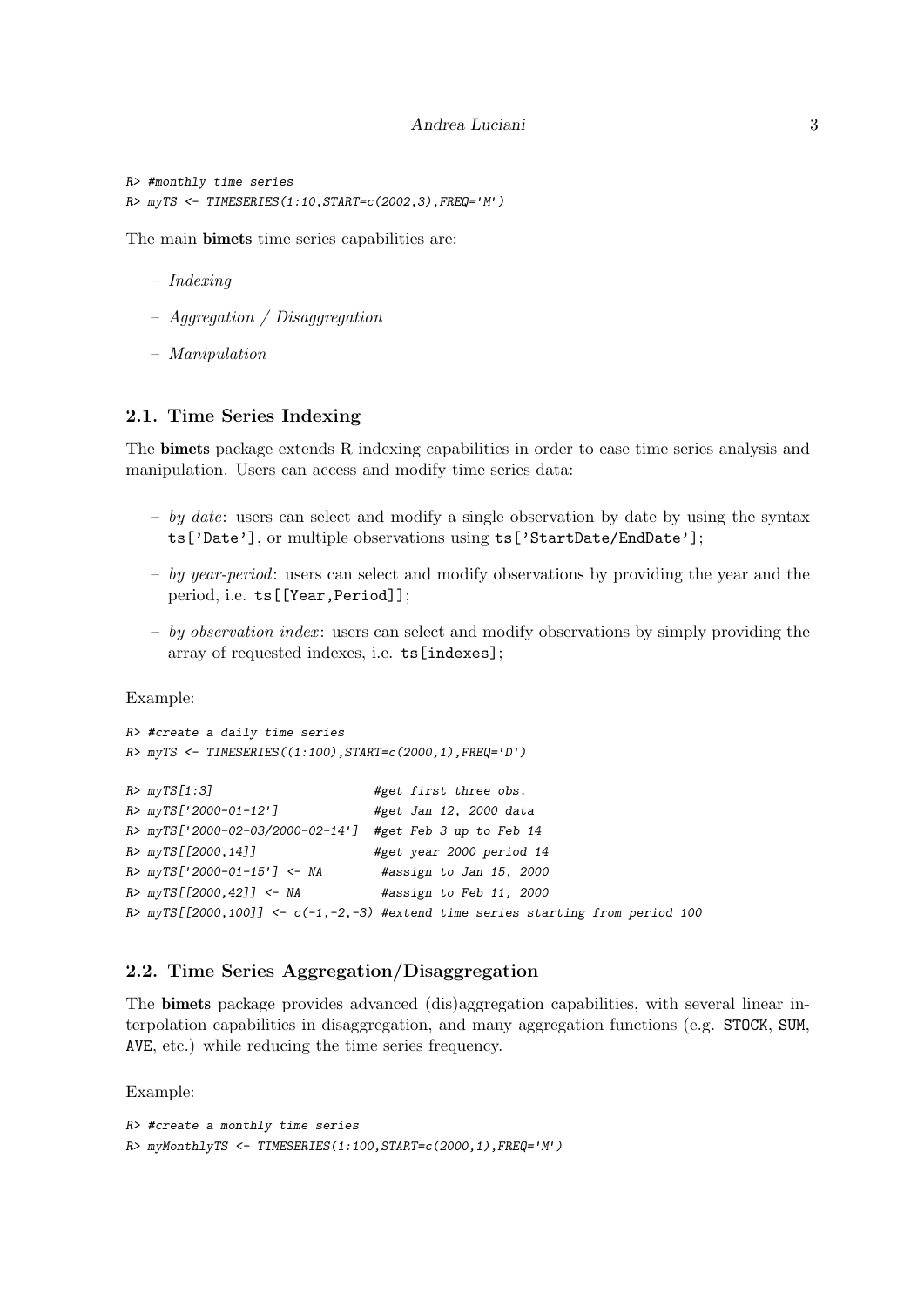```
R> #convert to annual time series using the average as aggregation fun
R> myAnnualTS <- ANNUAL(myMonthlyTS,'AVE')
```

```
R> #convert to daily using central interpolation as disaggregation fun
R> myDailyTS <- DAILY(myMonthlyTS,'INTERP_CENTER')
```
## 2.3. Time Series Manipulation

The bimets package provides, among others, the following time series manipulation capabilities:

- Time series extension TSEXTEND()
- Time series merging TSMERGE()
- Time series projection TSPROJECT()
- Lag TSLAG()
- Lag differences, absolute and percentage TSDELTA() TSDELTAP()
- Cumulative product CUMPROD()
- Cumulative sum CUMSUM()
- Moving average MOVAVG()
- Moving sum MOVSUM()
- Time series data presentation TABIT()

## Example:

```
R> #define two time series
R> myTS1 <- TIMESERIES(1:100,START=c(2000,1),FREQ='M')
R> myTS2 <- TIMESERIES(-(1:100),START=c(2005,1),FREQ='M')
R> #extend time series up to Apr 2020 with quadratic formula
R myExtendedTS <- TSEXTEND(myTS1, UPTO = c(2020, 4), EXTMODE = 'QUADRATIC')
R> #merge two time series with sum
R> myMergedTS <- TSMERGE(myExtendedTS,myTS2,fun = 'SUM')
R> #project time series on arbitrary time range
R> myProjectedTS <- TSPROJECT(myMergedTS,TSRANGE = c(2004,2,2006,4))
R> #lag and delta% time series
R> myLagTS <- TSLAG(myProjectedTS,2)
R> myDeltaPTS <- TSDELTAP(myLagTS,2)
R> #moving average
R> myMovAveTS <- MOVAVG(myDeltaPTS,5)
```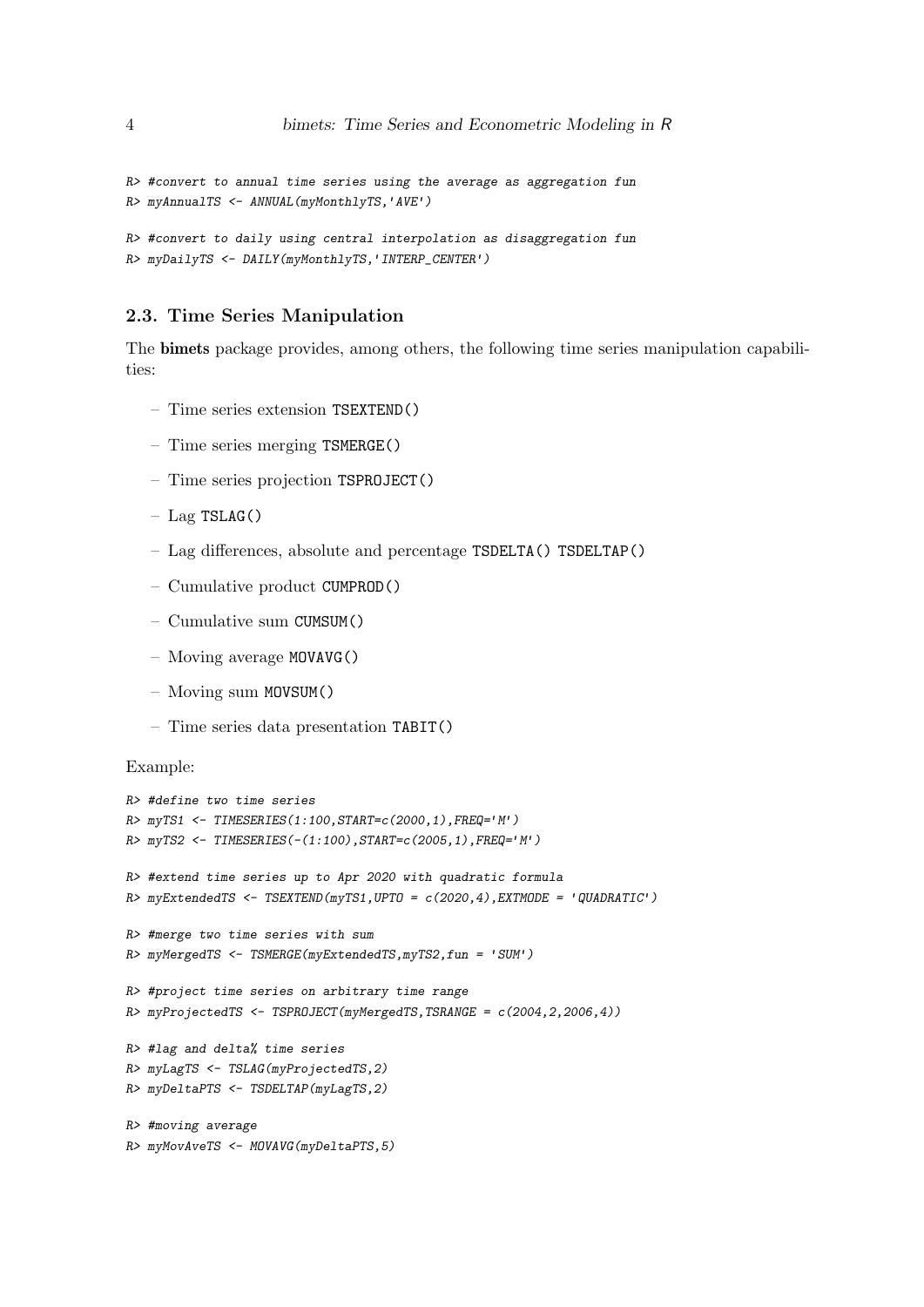```
R> #print data
R> TABIT(myMovAveTS,
        myTS1,
        TSRANGE=c(2004,8,2004,12)
        \overline{)}DATE, PER, myMovAveTS , myTS1
 Aug 2004, 8, 56<br>
Sep 2004, 9, 57<br>
Oct 2004, 15
  Sep 2004, 9, , 57
  0ct 2004, 10, 3.849002, 58
  Nov 2004, 11 , 3.776275 , 59
  Dec 2004, 12 , 3.706247 , 60
```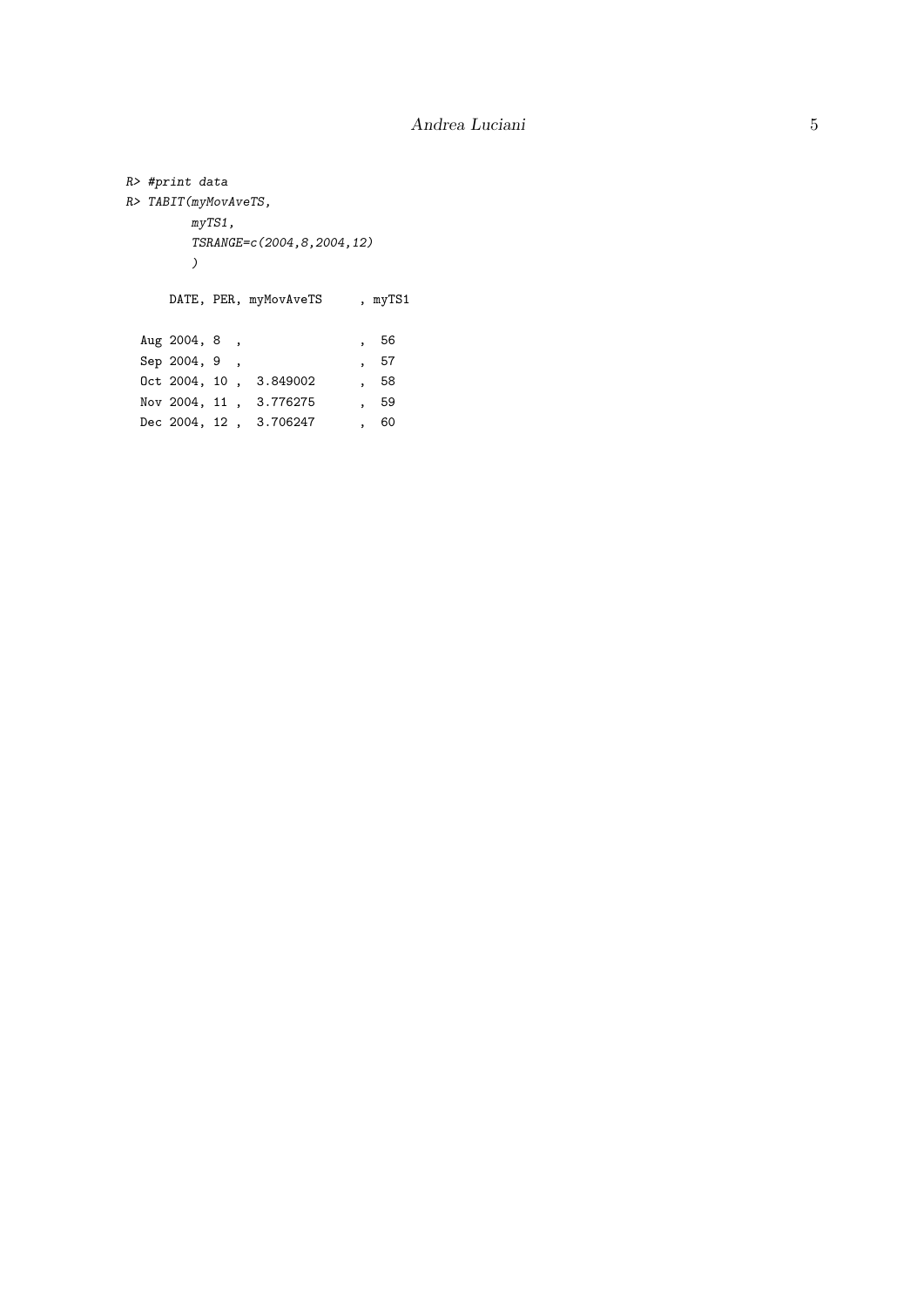# 3. Econometric Modeling

bimets econometric modeling capabilities comprehend:

- Model Definition Language
- Estimation
- Simulation
- Multipliers Analysis
- Renormalization (Tinbergen Classification)

We will go through each item of the list with a simple Tinbergen-Klein model example.

#### 3.1. Model Definition Language

bimets provides a language to unambiguously specify an econometric model. This section describes how to create a model and its general structure. The specification of an econometric model is translated and identified by keyword statements which are grouped in a model file, i.e. a plain text file or a character variable with a specific syntax. Collectively, these keyword statements constitute the bimets Model Description Language (from now on "MDL"). The model specifications consist of groups of statements. Each statement begins with a keyword. The keyword classifies the component of the model which is beign specified.

Below is an example of Klein's model, that can either be stored in an R variable of class character or in a plain text file with a MDL compliant syntax.

The content of the *klein1.txt* variable is:

```
R> klein1.txt \leq "
  MODEL
  COMMENT> Consumption
  BEHAVIORAL> cn
  TSRANGE 1921 1 1941 1
  EQ> cn = a1 + a2*p + a3*TSLAG(p, 1) + a4*(w1+w2)COEFF> a1 a2 a3 a4
  COMMENT> Investment
  BEHAVIORAL> i
  TSRANGE 1921 1 1941 1
  EQ> i = b1 + b2*p + b3*TSLAG(p, 1) + b4*TSLAG(k, 1)COEFF> b1 b2 b3 b4
   COMMENT> Demand for Labor
  BEHAVIORAL> w1
  TSRANGE 1921 1 1941 1
  EQ> w1 = c1 + c2*(y+t-w2) + c3*TSLAG(y+t-w2,1) + c4*time
```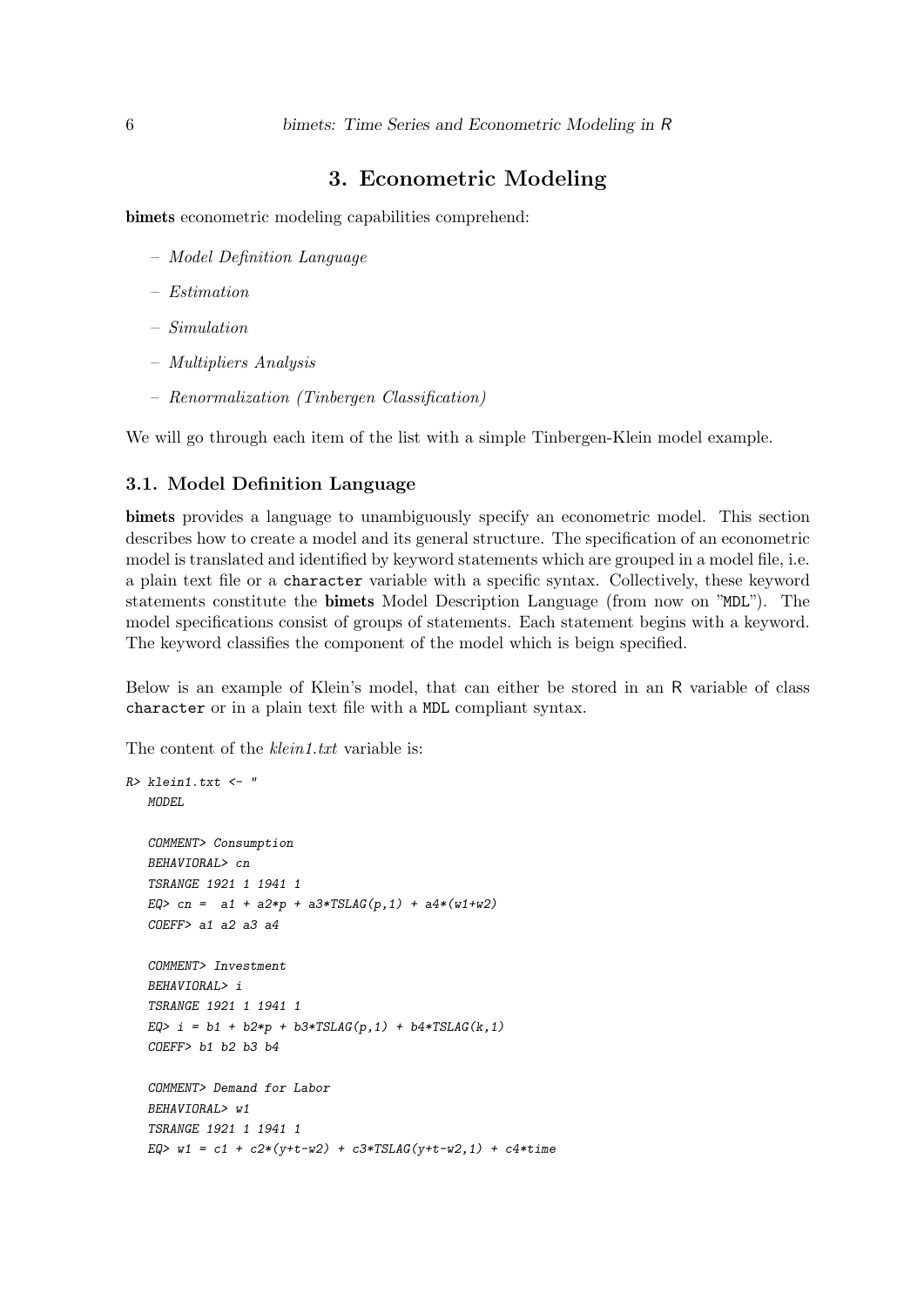```
COEFF> c1 c2 c3 c4
COMMENT> Gross National Product
IDENTITY> y
EQ > y = cn + i + g - tCOMMENT> Profits
IDENTITY> p
EQ> p = y - (w1+w2)COMMENT> Capital Stock
IDENTITY> k
EQ> k = TSLAG(k, 1) + iEND
\mathbf{u}
```
Please note that there are circular dependencies between equations of the model, i.e. cn  $\leq$  $w1 \leq y \leq cn$ . Circular dependencies imply that the model simulation must be solved with an iterative algorithm.

As shown, the model definition is quite intuitive. The first keyword is MODEL, while at the end of the model definition we can find the END keyword. Available tags in the definition of a generic bimets model are:

– **EQUATION**> or **BEHAVIORAL**> indicate the beginning of a series of keyword statements describing a behavioral equation. The behavioral statement general form is: BEHAVIORAL> name [TSRANGE startYear, startPeriod, endYear, endPeriod] where name is the name of the behavioral equation and the optional TSRANGE specifies that the provided time interval must be used in the coefficients estimation. The optional TSRANGE is defined as a 4-dimensional numerical array built with starting year, starting period, ending year and ending period.

Given  $Y = \beta * X + \epsilon$ , where Y are the historical values of the dependent variable and X are the historical values of the regressors, if the requested estimation method is OLS (Ordinary Least Squares), in the general case (i.e. no restrictions nor error auto-correlation, as described later) the coefficients will be calculated as:  $\beta_{OLS} = (X' * X)^{-1} * X' * Y$ .

If the requested estimation method is IV (Instrumental Variables), given  $Z$  the matrix built with instrumental variables as columns  $Z_i$ , that should not be correlated to the disturbance terms, i.e.  $E[\epsilon' * Z_i] = 0$ , the coefficients will be either calculated as  $\beta_{IV} = (Z' * X)^{-1} * Z' * Y$ , or more generally as:  $\beta_{IV} = (\hat{X}' * \Omega^{-1} * \hat{X})^{-1} * \hat{X}' * \Omega^{-1} * Y$ where  $\hat{X} = Z * (Z' * Z)^{-1} * Z' * X$  and  $\Omega = \sigma^2 * I$ ,  $\sigma^2 = E[\epsilon' * \epsilon]$ 

– IDENTITY> indicates the beginning of a series of keyword statements describing an identity or technical equation. The identity statement general form is: IDENTITY> name

where name is the identity name.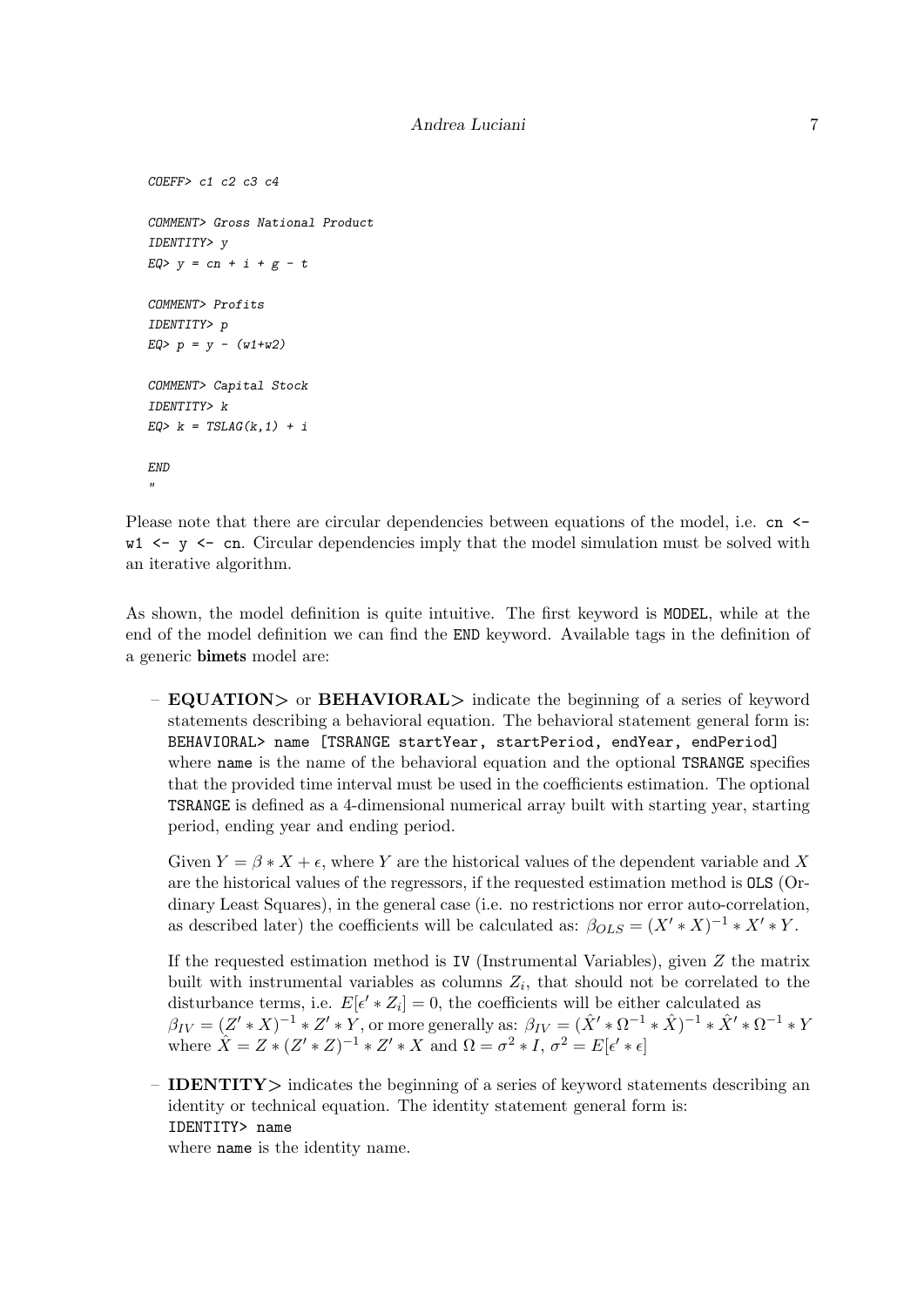$-$  EQ $>$  specifies the mathematical expression for a behavioral or an identity equation.

```
The equation statement general form for a behavioral equation is:
EQ> name = coeff1*f1 + coeff2*f2 + coeff3*f3 + ...where name is the name of the behavioral variable,
coeff1, coeff2, coeff3, ... are the names of the coefficients of the equation and
f1, f2, f3, ... are functions of variables.
```
The equation statement general form for an identity equation is: EQ> name =  $f1 + f2 + f3 + ...$ where **name** is the name of the identity variable and f1, f2, f3, ... are functions of variables.

The mathematical expression can include the standard arithmetic operators, parentheses and MDL functions described later in this section. MDL function names are reserved names. They cannot be used as variable or coefficient names. The coefficient names are specified in a subsequent COEFF> keyword statement within a behavioral equation. By definition, identities do not have any coefficient that must be assessed. Any name not specified as a coefficient name nor mentioned on the list of the available MDL functions is assumed to be a variable.

– COEFF> specifies the coefficient names used in the  $EQ$ > keyword statement of a behavioral equation. The coefficients statement general form is: COEFF> coeff0 coeff1 coeff2 ... coeffn.

The coefficients order in this statement must be the same as it appears in the behavioral equation.

– **ERROR**> specifies an autoregressive process of a given order for the regression error. The error statement general form is:

ERROR> AUTO(n)

where **n** is the order of the autoregressive process for the error.

During an estimation, users must ensure that the required data is available for the specified error structure: n periods of data prior to the time interval specified by TSRANGE are requested in any time series involved in the regression.

The solution requires an iterative algorithm. Given  $Y_1 = \beta_1 * X_1 + \epsilon_1$ , where  $Y_1$  are the historical values of the dependent variable and  $X_1$  are the historical values of the regressors, the iterative algorithm is based on the Cochrane-Orcutt procedure:

1) Make an initial estimation by using the original TSRANGE extended backward n periods (given n as the autocorrelation order).

2) Estimate the error autocorrelation coefficients  $\rho_i = \rho_{i,1},...,\rho_{i,n}$  with  $i = 1$  by regressing the residuals  $\epsilon_i$  on their lagged values through the use of the auxiliary model:  $\epsilon_i = \rho_{i,1} * TSLAG(\epsilon_i, 1) + ... + \rho_{i,n} * TSLAG(\epsilon_i, n)$ 

3) Transform the data for the dependent and the independent variables by using the estimated  $\rho_i$ . The new dependent variable will be:  $Y_{i+1} = P_i * Y_i$ , and the new independent variables will be  $X_{i+1} = P_i * X_i$  with the matrix  $P_i$  defined as: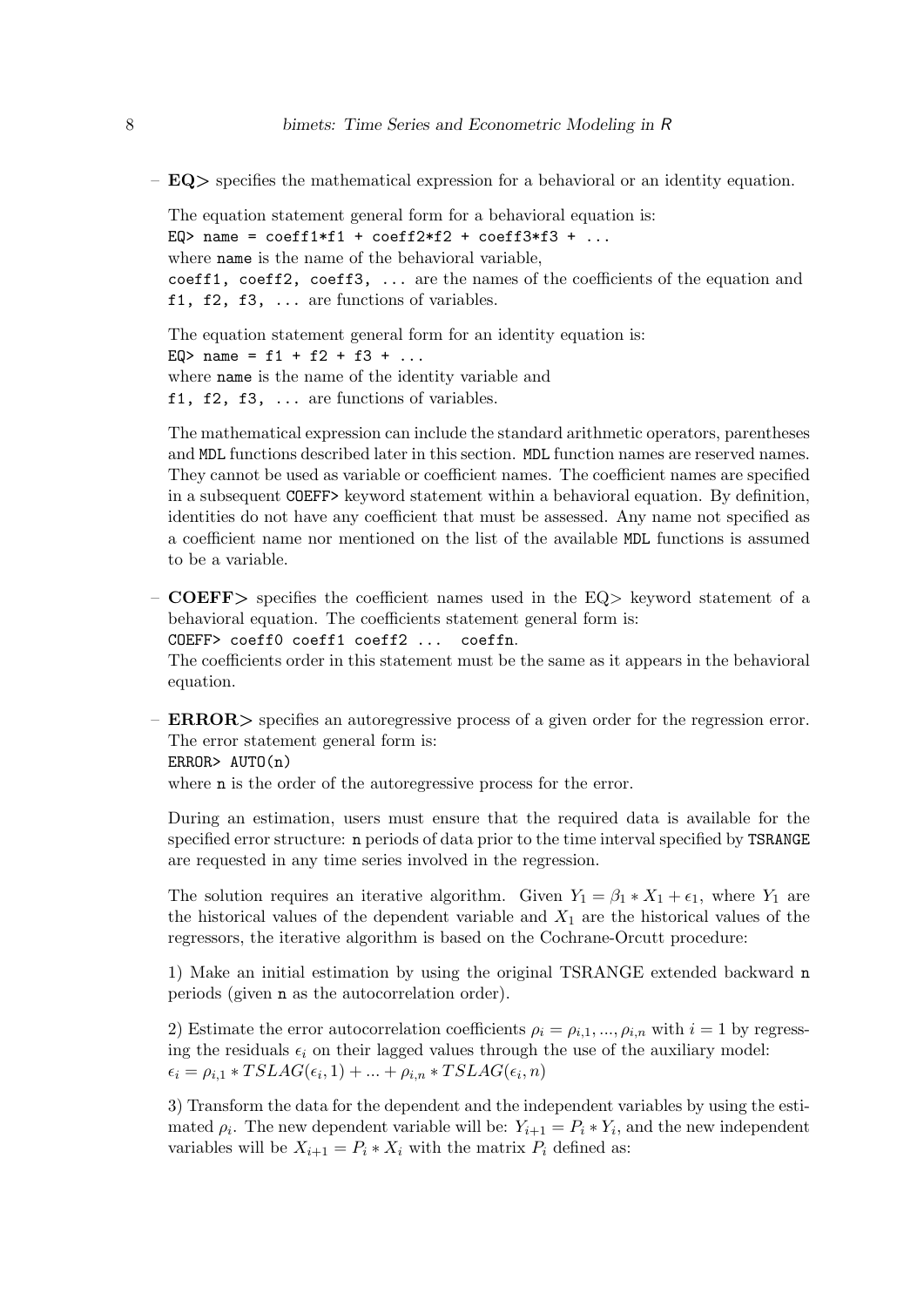$$
P_i = \begin{pmatrix} 1 & 0 & 0 & 0 & \dots & 0 & 0 \\ -\rho_{i,1} & 1 & 0 & 0 & \dots & 0 & 0 \\ -\rho_{i,2} & -\rho_{i,1} & 1 & 0 & \dots & 0 & 0 \\ & & & & & \dots & \\ 0 & 0 & \dots & -\rho_{i,n} & \dots & -\rho_{i,1} & 1 \end{pmatrix}
$$

4) Run another estimation on the original model  $Y_{i+1} = \beta_{i+1} * X_{i+1} + \epsilon_{i+1}$  by using the suitable TSRANGE and the transformed data coming out of step 3 and compute the new time series for the residuals.

5) Estimate the new error autocorrelation coefficients  $\rho_{i+1} = \rho_{i+1,1}, \dots, \rho_{i+1,n}$  by regressing the new residuals arising from step 4 (similarly to step 2)

6) Carry out the convergence check through a comparison among the previous  $\rho_i$  and the new ones arising from steps 5.

If  $all(abs(\rho_{i+1} - \rho_i) < \delta)$ , where  $\rho_i$  is the  $\rho$  vector at the iteration i and  $\delta$  is a small convergence factor, then exit otherwise repeat from step 3 with  $i \leq i+1$ .

– RESTRICT> is a keyword that can be used to specify linear coefficient restrictions. A deterministic restriction can be applied to any equation coefficient. Any number of RESTRICT> keywords is allowed for each behavioral equation.

A deterministic (exact) coefficient restriction sets a linear expression containing one or more coefficients equal to a constant. The restriction only affects the coefficients of the behavioral equation in which it is specified. The restriction statement general form is:

```
RESTRICT> linear_combination_of_coefficients_1 = value_1
...
```

```
linear_combination_of_coefficients_n = value_n
```
where linear\_combination\_of\_coefficients\_i, i=1..n is a linear combination of the coefficient(s) to be restricted and  $value_i$  is the in-place scalar value to which the linear combination of the coefficients is set equal. Each linear combination can be set equal to a different value.

MDL example:

```
RESTRICT> coeff1 = 0
coeff2 = 10.5coeff3-3*coeff4+1.2*coeff5 = 0
```
In many econometric packages, linear restrictions have to be coded by hand in the equations. bimets allows the users to write down the restriction in a natural way thus applying a constrained minimization. This procedure, although it leads to approximate numerical estimates, allows an easy implementation.

The theory behind this procedure is that of the Lagrange multipliers. Presented here is an example of its implementation.

Suppose that we have an equation defined as:

EQUATION> Y TSRANGE 2010 1 2015 4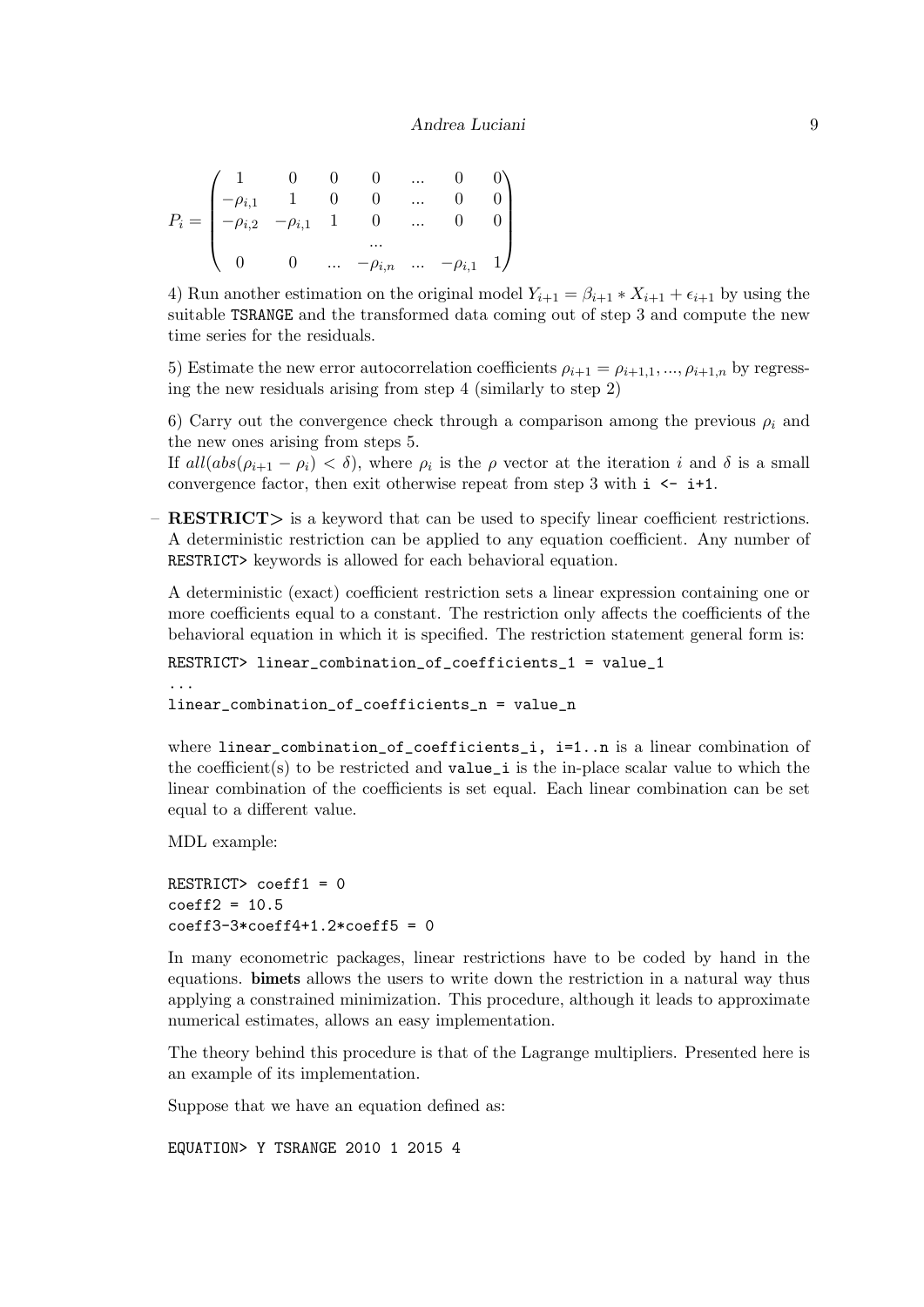```
EQ> Y = C1*X1 + C2*X2 + C3*X3COEFF> C1 C2 C3
RESTRICT> 1.1*C1 + 1.3*C3 = 2.1
1.2*C2 = 0.8
```
Ccoefficients C1, C2, C3 are to be estimated. They are subject to the linear constraints specified by the RESTRICT> keyword statement. In the case of OLS estimation, this is carried out in the following steps:

1) Compute the cross-product matrices  $X'X$  and  $X'Y$  where X is a matrix with [NOBS x NREG] size containing the values of the independent variables (regressors) historical observations (and a vector of ones for the constant term, if any), and where  $Y$  is a NOBS elements vector of the dependent variable (regressand) historical observations; NOBS is the number of observations available on the TSRANGE specified in the behavioral equation and NREG is the number of regressors or coefficients;

2) Build the restriction matrices. In the example:

$$
R = \begin{pmatrix} 1.1 & 0 & 1.3 \\ 0 & 1.2 & 0 \end{pmatrix}
$$

and

$$
r=\binom{2.1}{0.8}
$$

R is a matrix of [NRES x NREG] size and r is a vector of [NRES] length, where NRES is the number of restrictions;

3) Compute the scaling factors for the augmentation to be performed in the next step:

$$
Rscale[i] = \frac{mean(X'X)}{max(abs(R[i,]))}
$$

where  $R[i, ]$  is the i-th row of the matrix R.

Assuming  $mean(X'X) = 5000$ , in the example above we will have:  $Rscale[1] = 5000/1.3$  $Rscale[2] = 5000/1.2$ 

The augmented matrices will then be defined as:

$$
R_{aug} = \begin{pmatrix} 1.1 * Rscale[1] & 0 & 1.3 * Rscale[1] \\ 0 & 1.2 * Rscale[2] & 0 \end{pmatrix}
$$
 and

$$
r_{aug} = \begin{pmatrix} 2.1 * Rscale[1] \\ 0.8 * Rscale[2] \end{pmatrix}
$$

4) Compute the so-called "augmented" cross-product matrix  $(X'X)_{aug}$  by adding to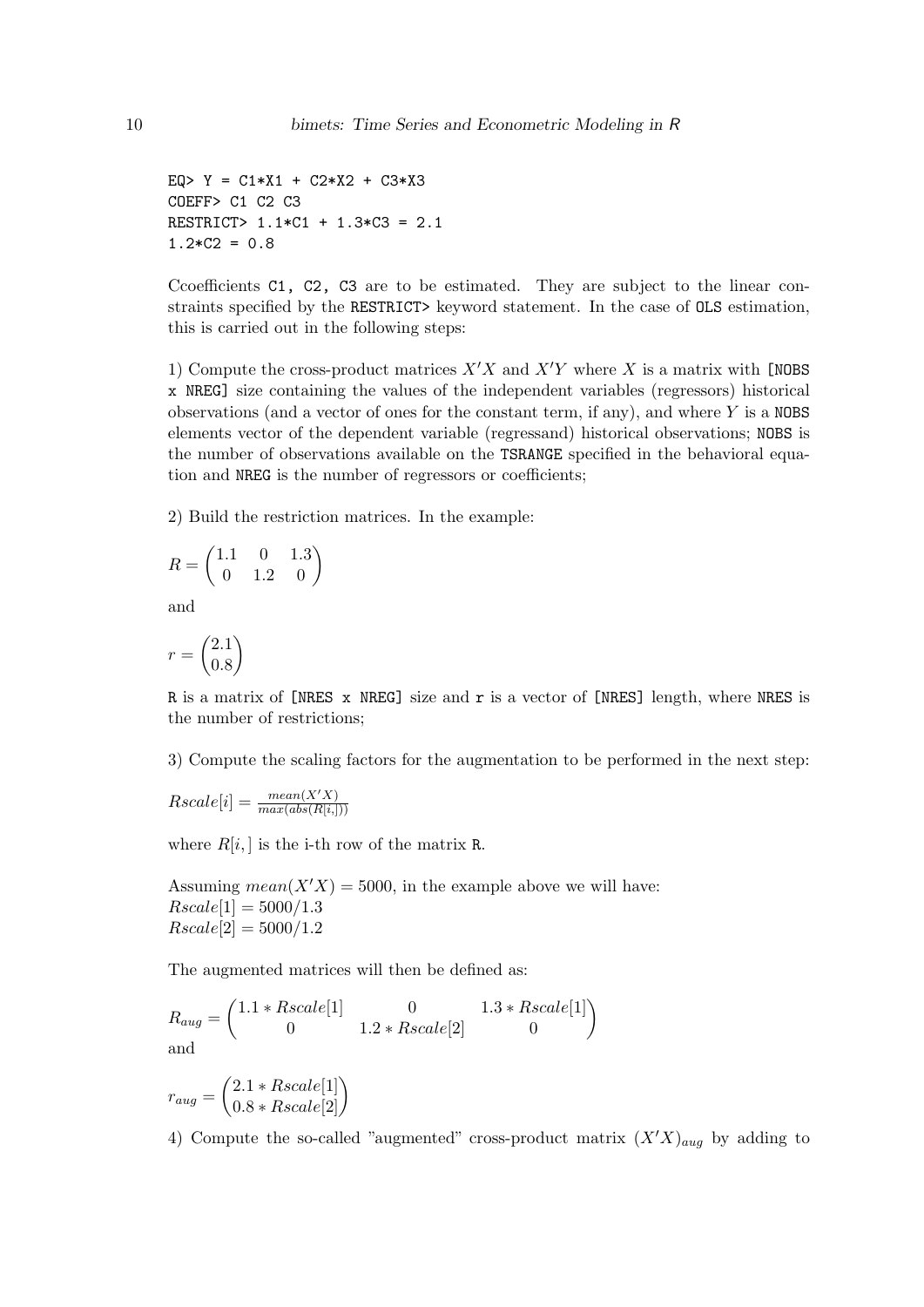the cross-product matrix  $(X'X)$  a total of NRES rows and NRES columns:

$$
(X'X)_{aug} = \begin{pmatrix} X'X & R'_{aug} \\ R_{aug} & 0 \end{pmatrix}
$$

5) In a similar way, compute the so-called "augmented" cross-product matrix  $(X<sup>'Y</sup>)<sub>auq</sub>$ by adding a total of NRES elements to the cross-product matrix  $(X<sup>'</sup>Y)$ :

$$
(X'Y)_{aug} = \begin{pmatrix} X'Y \\ r_{aug} \end{pmatrix}
$$

6) Calculate the  $\hat{\beta}_{aug}$  augmented coefficients by regressing the  $(X'Y)_{aug}$  on the  $(X'X)_{aug}$ .

The first NREG values of the augmented coefficients  $\hat{\beta}_{aug}$  array are the estimated coefficients with requested restrictions. The last NRES values are the errors we have on the deterministic restrictions.

In the case of IV estimation the procedure is the same as in the OLS case, but the matrix X has to be replaced with the matrix  $\hat{X}$  as previously defined in the BEHAVIORAL> keyword.

 $-$  PDL $>$  is a keyword that defines an Almon polynomial distributed lag to be used in an estimation. Almon polynomial distributed lags are a specific kind of deterministic restrictions imposed on the coefficients of the distributed lags of a specific regressor. Multiple PDLs on a single behavioral equation can be defined.

The PDL> statement general form is:

#### PDL> coeffname degree laglength [N] [F],

where coeffname is the name of a coefficient, degree is an integer scalar specifying the degree of the polynomial, laglength is an integer scalar specifying the length of the polynomial (in number of time periods), the optional N (i.e. "nearest") means that the nearest lagged term of the expansion, i.e. the first term, is restricted to zero, and the optional F (i.e. "farthest") means that the farthest lagged term of the expansion, i.e. the last term, is restricted to zero; the PDL> keyword statement thusly defined applies an Almon polynomial distributed lag to the regressor associated with the coeffname coefficient, of laglength length and degree degree, by providing the appropriate expansion and the deterministic restrictions for the degree and length specified. These expansions are not explicitly shown to the user, i.e. the original model is not changed.

laglength must be greater than degree (see example below).

A PDL term can be further referenced in a RESTRICT> keyword statement by using the following syntax: LAG(coefname, pdllag).

Example: RESTRICT> LAG(coeff2,3) = 0 means that, during the estimation, the regressor related to the coefficient coeff2 and lagged by 3 periods in the PDL expansion must have a coefficient equal to zero. This example also implies that a PDL> coeff2 x y with y > 3 has been declared in the same behavioral equation.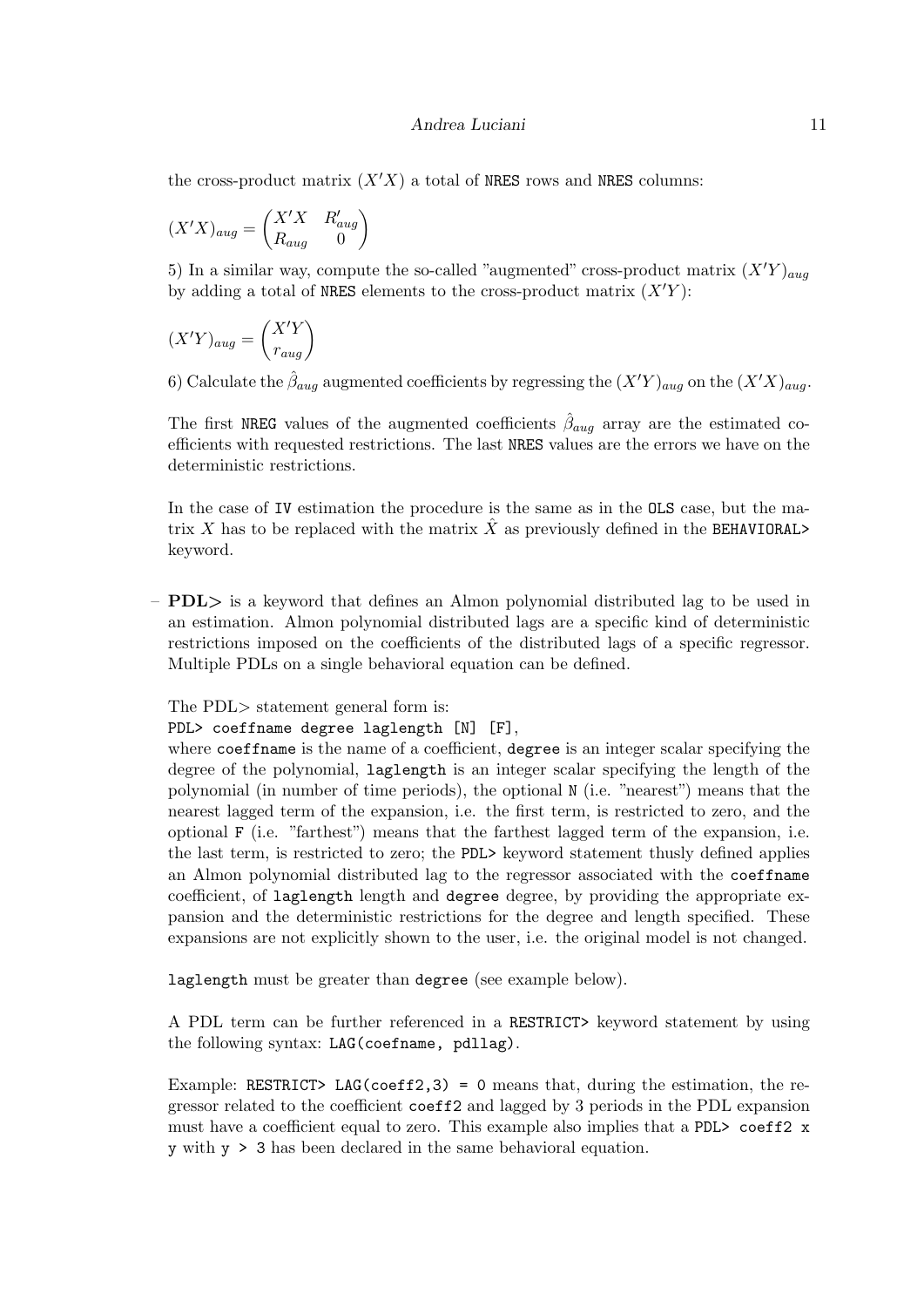The implementing rules are the following:

1) Read off the laglength of the PDL keyword and expand the column of the regressor related to coeffname in the matrix X (i.e. the original regressors matrix) with the lagged values of the regressor, from the left to the right, starting form the lag 1 to the lag laglength-1. The matrix  $X$  will now have a [NOBS  $x$  (NREG+laglength-1)] size, with NOBS as the number of observations in the specified TSRANGE and NREG as the number of regressors, or coefficients.

2) Build the restriction matrix R with the following [ Nrow x Ncol ] dimensions:  $Nrow = laglength - (degree + 1)$  $Ncol = NREG + laglength - 1$ 

The elements of this matrix will be zero except for the (laglength)-columns related to the section of the expanded columns in the X matrix. For every row we will have to insert degree+2 numbers different from zero.

The degree+2 numbers are taken from the Tartaglia's-like triangle:

 $1 -2 1$  $1 -3 3 -1$  $1 -4 6 -4 1$ 1 −5 10 −10 5 1 ... ... ... ...

where in the i-th row we will find the numbers for a PDL of degree=i.

The r vector giving the knows terms for the restrictions is a vector of  $NRES = \text{laglength}$ - (degree + 1) elements equal to zero.

An example will clarify:

```
EQUATION> Y TSRANGE 2010 1 2015 4
EQ> Y = C1*X1 + C2*X2 + C3*X3COEFF> C1 C2 C3
PDL> C2 2 5
then
R = \begin{pmatrix} 0 & 1 & -3 & 3 & 1 & 0 & 0 \\ 0 & 0 & 1 & -3 & 3 & 1 & 0 \end{pmatrix}and
r = \begin{pmatrix} 0 \\ 0 \end{pmatrix}0
           \setminus
```
The expanded regressors are: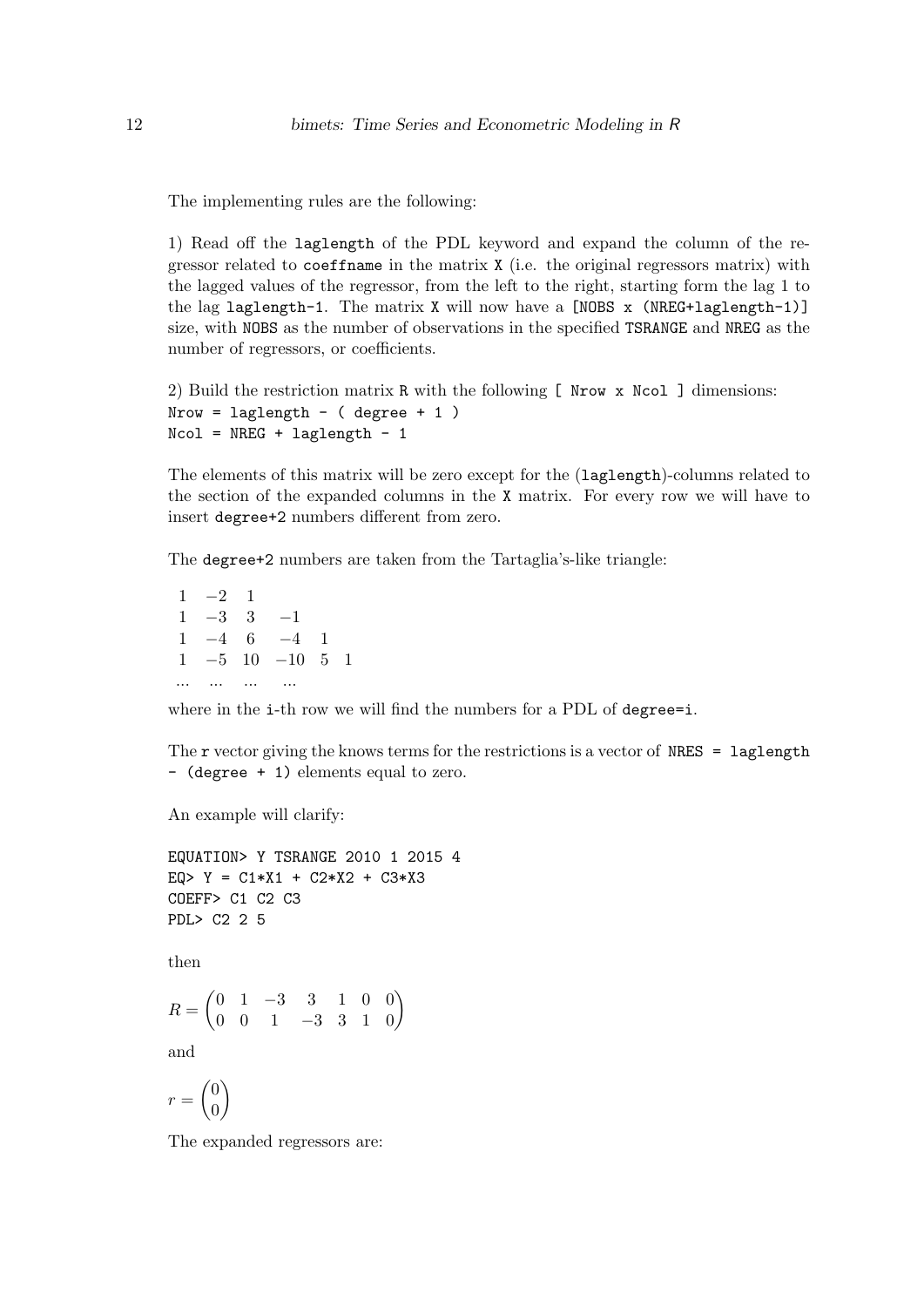#### Andrea Luciani 13

X1, X2, TSLAG(X2,1), TSLAG(X2,2), TSLAG(X2,3), TSLAG(X2,4), X3.

The scaling factor is given, as in the standard restriction case, by:  $mean(X'X)/max(abs(R[i,]))$ 

 $-$  IF $>$  keyword is used to conditionally evaluate an identity during a simulation, depending on the value of a logical expression. Thus, it is possible to have a model alternating between two or more identity specifications for each simulation period, depending upon results from other equations.

The IF> statement general form is: IF> logical\_expression

The IF> keyword must be specified within an identity group; this keyword causes the equation specified in the identity group to be evaluated during the current simulation period only when the logical\_expression is TRUE.

Only one IF> keyword is allowed in an identity group. Further occurrences produce an error message and processing stops.

The logical\_expression can be composed of constants, endogenous variables, exogenous variables, an expression among variables, combinations of the logical operators; mathematical operators and MDL functions listed below are allowed.

In the following MDL example, the value of the endogenous myIdentity variable is specified with two complementary conditional identities, depending on the TSDELTA() result:

```
IDENTITY> myIdentity
IF> TSDELTA(myEndog*(1-myExog)) > 0
EQ> myIdentity = TSLAG(myIdentity) + 1IDENTITY> myIdentity
IF> TSDELTA(myEndog*(1-myExog)) <= 0
EQ> myIdentity = TSLAG(myIdentity)
```
 $-$  **COMMENT** $>$  can be used to insert comments into a model. The general form of this keyword is: COMMENT> text

The text following the COMMENT> keyword is ignored during all processing, and must lie in the same line. A comment cannot be inserted within another keyword statement. A dollar sign in the first position of a line is equivalent to using the COMMENT> keyword, as in the following example:

\$This is a comment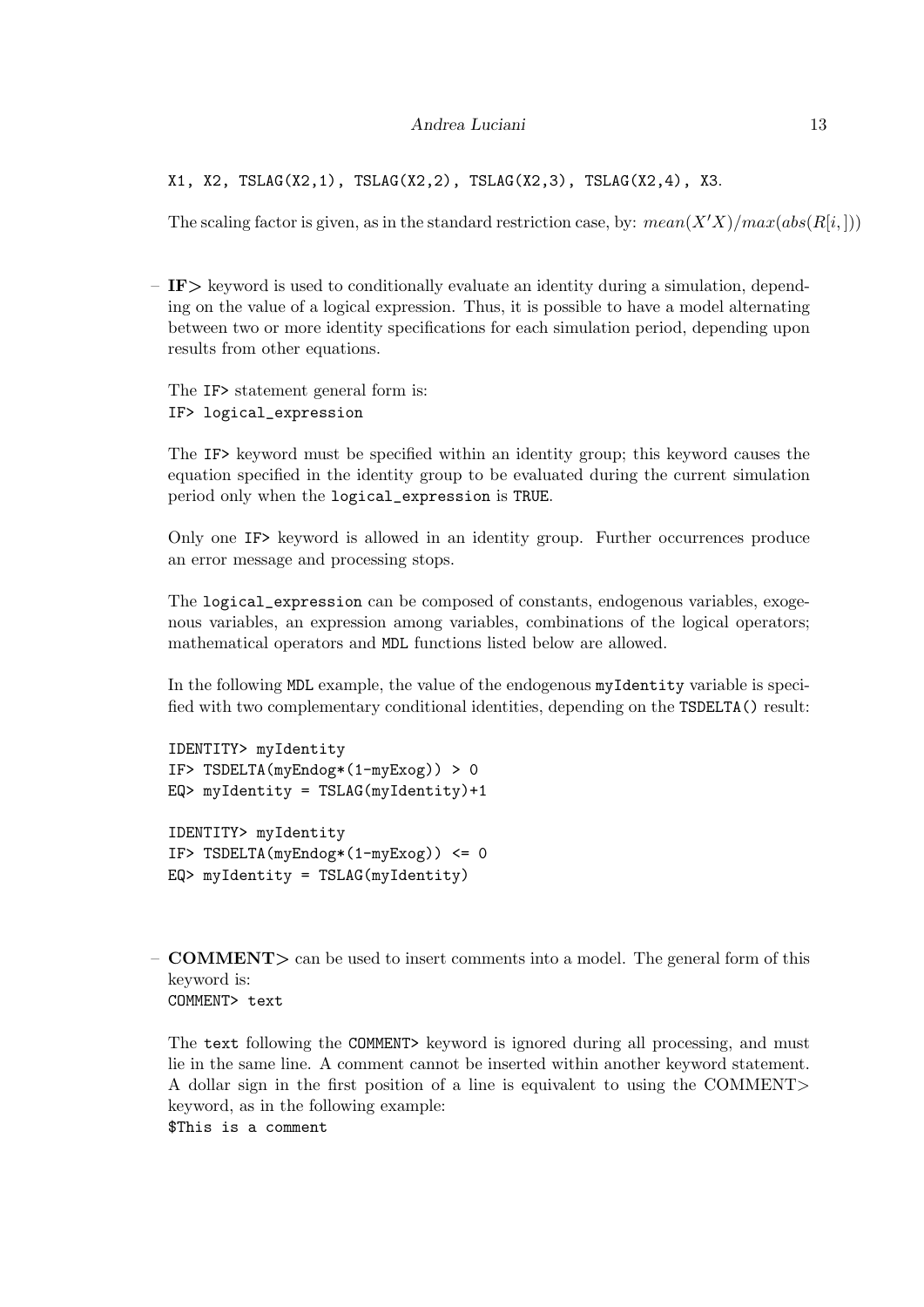No other keywords are currently allowed in the MDL syntax.

The mathematical expression in EQ> and IF> definitions can include the standard arithmetic operators, parentheses, and the following MDL time series functions:

- TSLAG(ts,i): lag the ts time series by i-periods;
- TSDELTA(ts,i): i-periods difference of the ts time series;
- MOVAVG(ts,i): i-periods moving average of the ts time series;
- MOVSUM(ts,i): i-periods moving sum of the ts time series;
- $-$  LOG(ts): log of the ts time series;
- EXP(ts): exponential of the ts time series;
- ABS(ts): absolute values of the ts time series;

Back to Klein's model example, the **bimets LOAD\_MODEL()** function reads the klein1.txt model as previously defined:

```
R> kleinModel <- LOAD_MODEL(modelText = klein1.txt)
```

```
Analyzing behaviorals...
Analyzing identities...
Optimizing...
Loaded model "klein1.txt":
    3 behaviorals
    3 identities
   12 coefficients
...LOAD MODEL OK
```
As shown in the output, bimets counted 3 behavioral equations, 3 identities and 12 coefficients. Now in the R session there is a variable named *kleinModel* that contains the model structure defined in the klein1.txt variable. From now on, the user can ask **bimets** about any details of this model.

For example, to gather information on the "cn" Consumption behavioral equation:

```
R> kleinModel$behaviorals$cn
$eq
[1] "cn=a1+a2*p+a3*TSLAG(p,1)+a4*(w1+w2)"
$eqCoefficientsNames
[1] "a1" "a2" "a3" "a4"
$eqCoefficientsNamesOriginal
[1] "a1" "a2" "a3" "a4"
```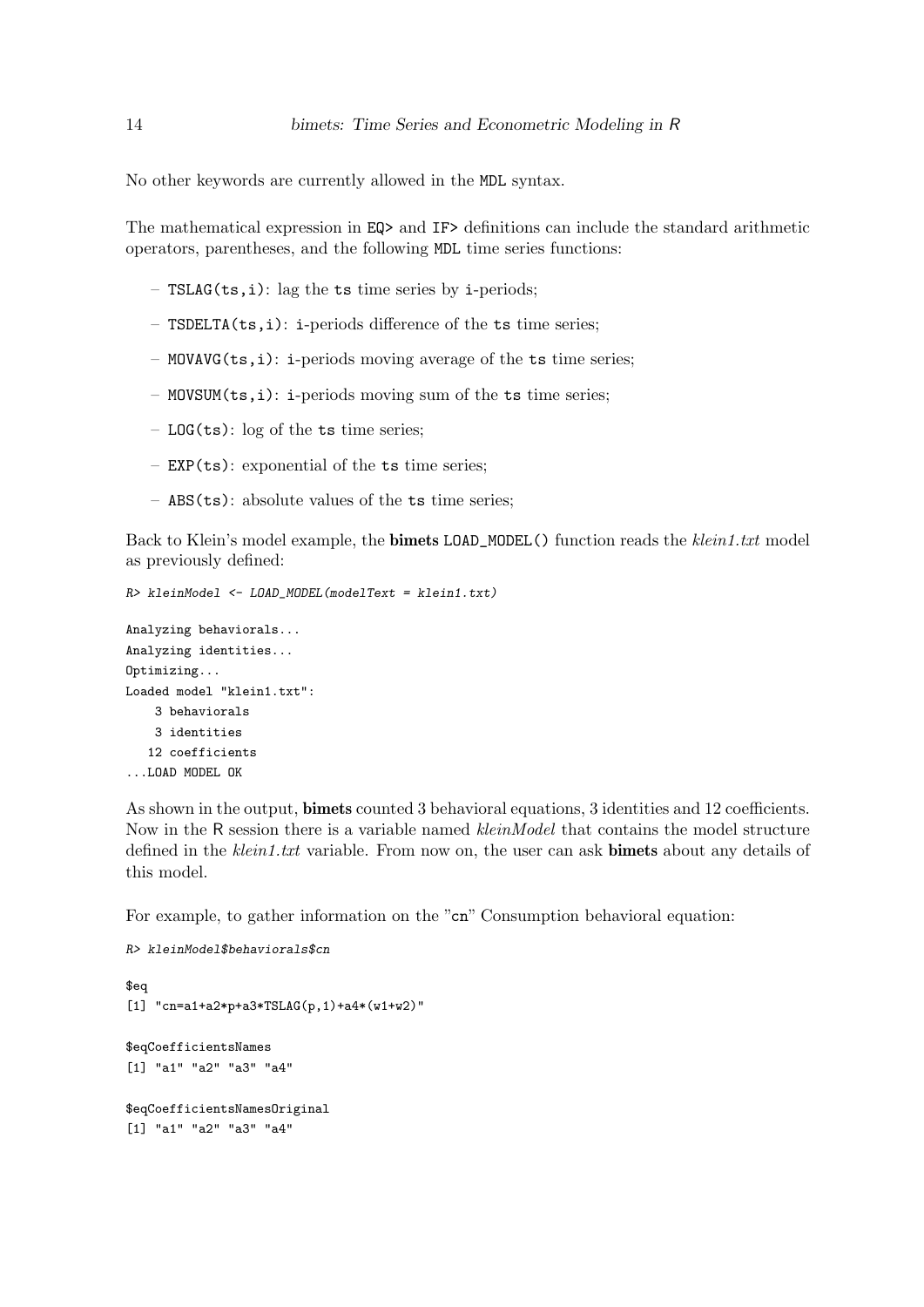```
$eqComponentsNames
[1] "cn" "p" "w1" "w2"
$tsrange
[1] 1921 1 1941 1
$eqRegressorsNames
[1] "1" "p" "TSLAG(p,1)" "(w1+w2)"
$eqRegressorsNamesOriginal
[1] "1" "p" "TSLAG(p,1)" "(w1+w2)"
$eqSimExp
expression(cn[2, ] = cn_{ADDFACTOR}[2, ] + cn_{a1} * 1 + cn_{a2} *p[2, ] + cn_a3 * (p[1, ]) + cn_a4 * (w1[2, ] + w2[2, ]))
```
Users can always read (or carefully change) any model parameters. The LOAD\_MODEL() function parses behavioral and identity expressions of the MDL definition, but it also does an important optimization. Properly reordering the model equations is a key preparatory step in the later phase of simulation, in order to guarantee performance and convergence, if any, with the aim of minimizing the number of feedback endogenous variables (see the "The Optimal Reordering" section).

The LOAD\_MODEL() function builds the incidence matrix of the model, and uses this matrix to calculate the proper evaluation order of the model equations during the simulation.

Back to the Klein's model example, the incidence matrix and the reordering of the equations are stored in the following variables:

```
R> kleinModel$incidence_matrix
  cn i w1 y p k
cn 0 0 1 0 1 0
i 0 0 0 0 1 0
w1 0 0 0 1 0 0
y 1 1 0 0 0 0
p 0 0 1 1 0 0
k 0 1 0 0 0 0
R> kleinModel$vpre
NULL.
R> kleinModel$vsim
[1] "w1" "p" "cn" "i" "y"
R> kleinModel$vfeed
[1] "y"
```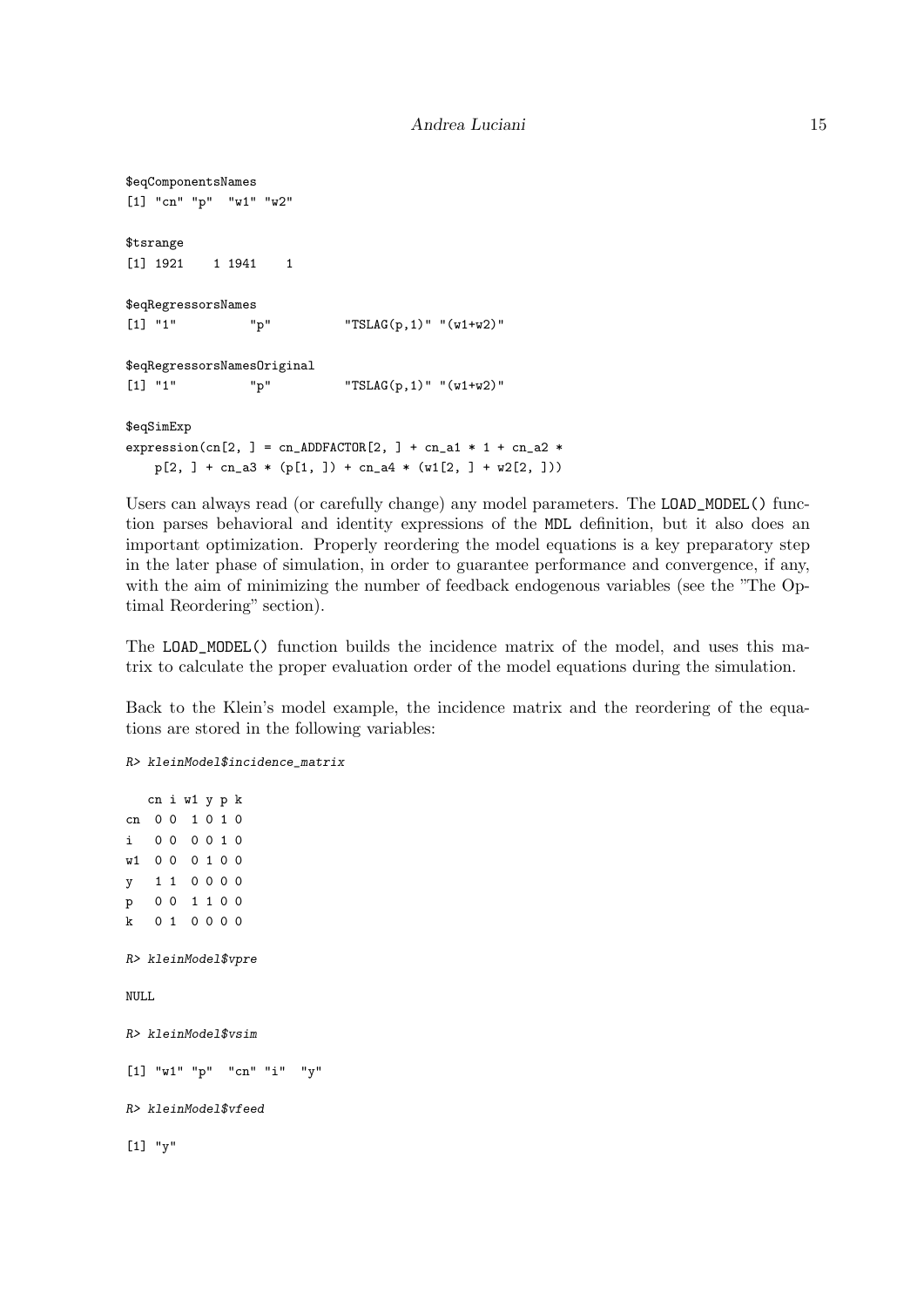```
R> kleinModel$vpost
```
[1] "k"

While simulating the Klein's model, **bimets** will iterate on the computation of, in order,  $w1 \rightarrow$  $p \rightarrow cn \rightarrow i \rightarrow y$  (the vsim variables), by looking for convergence on y (the vfeed variable, only one in this example) that is the feedback variable. If the convergence is achieved, it will calculate k (the vpost variable). The vpre array in this example is empty, that is no equation has to be evaluated before the iterative algorithm.

Once the model has been parsed, users needs to load the data of all the time series involved in the model, by using the LOAD\_MODEL\_DATA() function. In the following example, the code defines a list of time series and loads this list into the Klein's model previously defined:

```
R> kleinModelData <- list(
       cn =TIMESERIES(39.8,41.9,45,49.2,50.6,52.6,55.1,56.2,57.3,57.8,
                    55,50.9,45.6,46.5,48.7,51.3,57.7,58.7,57.5,61.6,65,69.7,
                    START=c(1920,1),FREQ=1),
       g = TIMESERIES(4.6, 6.6, 6.1, 5.7, 6.6, 6.5, 6.6, 7.6, 7.9, 8.1, 9.4, 10.7,10.2,9.3,10,10.5,10.3,11,13,14.4,15.4,22.3,
                    START=c(1920,1),FREQ=1),
       i = TIMESERIES(2.7, -.2, 1.9, 5.2, 3, 5.1, 5.6, 4.2, 3, 5.1, 1, -3.4, -6.2,-5.1,-3,-1.3,2.1,2,-1.9,1.3,3.3,4.9,
                    START=c(1920,1),FREQ=1),
       k =TIMESERIES(182.8,182.6,184.5,189.7,192.7,197.8,203.4,207.6,
                    210.6,215.7,216.7,213.3,207.1,202,199,197.7,199.8,
                    201.8,199.9,201.2,204.5,209.4,
                    START=c(1920,1),FREQ=1),
       p =TIMESERIES(12.7,12.4,16.9,18.4,19.4,20.1,19.6,19.8,21.1,21.7,
                    15.6,11.4,7,11.2,12.3,14,17.6,17.3,15.3,19,21.1,23.5,
                    START=c(1920,1),FREQ=1),
       w1 =TIMESERIES(28.8,25.5,29.3,34.1,33.9,35.4,37.4,37.9,39.2,41.3,
                    37.9,34.5,29,28.5,30.6,33.2,36.8,41,38.2,41.6,45,53.3,
                    START=c(1920,1),FREQ=1),
       y =TIMESERIES(43.7,40.6,49.1,55.4,56.4,58.7,60.3,61.3,64,67,57.7,
                    50.7,41.3,45.3,48.9,53.3,61.8,65,61.2,68.4,74.1,85.3,
                    START=c(1920,1),FREQ=1),
       t =TIMESERIES(3.4,7.7,3.9,4.7,3.8,5.5,7,6.7,4.2,4,7.7,7.5,8.3,5.4,
                    6.8,7.2,8.3,6.7,7.4,8.9,9.6,11.6,
                    START=c(1920,1),FREQ=1),
       time=TIMESERIES(NA,-10,-9,-8,-7,-6,-5,-4,-3,-2,-1,0,
                    1,2,3,4,5,6,7,8,9,10,
                    START=c(1920,1),FREQ=1),
       w2 =TIMESERIES(2.2,2.7,2.9,2.9,3.1,3.2,3.3,3.6,3.7,4,4.2,4.8,
                    5.3,5.6,6,6.1,7.4,6.7,7.7,7.8,8,8.5,
                    START=c(1920,1),FREQ=1)
           )
R> kleinModel <- LOAD_MODEL_DATA(kleinModel,kleinModelData)
```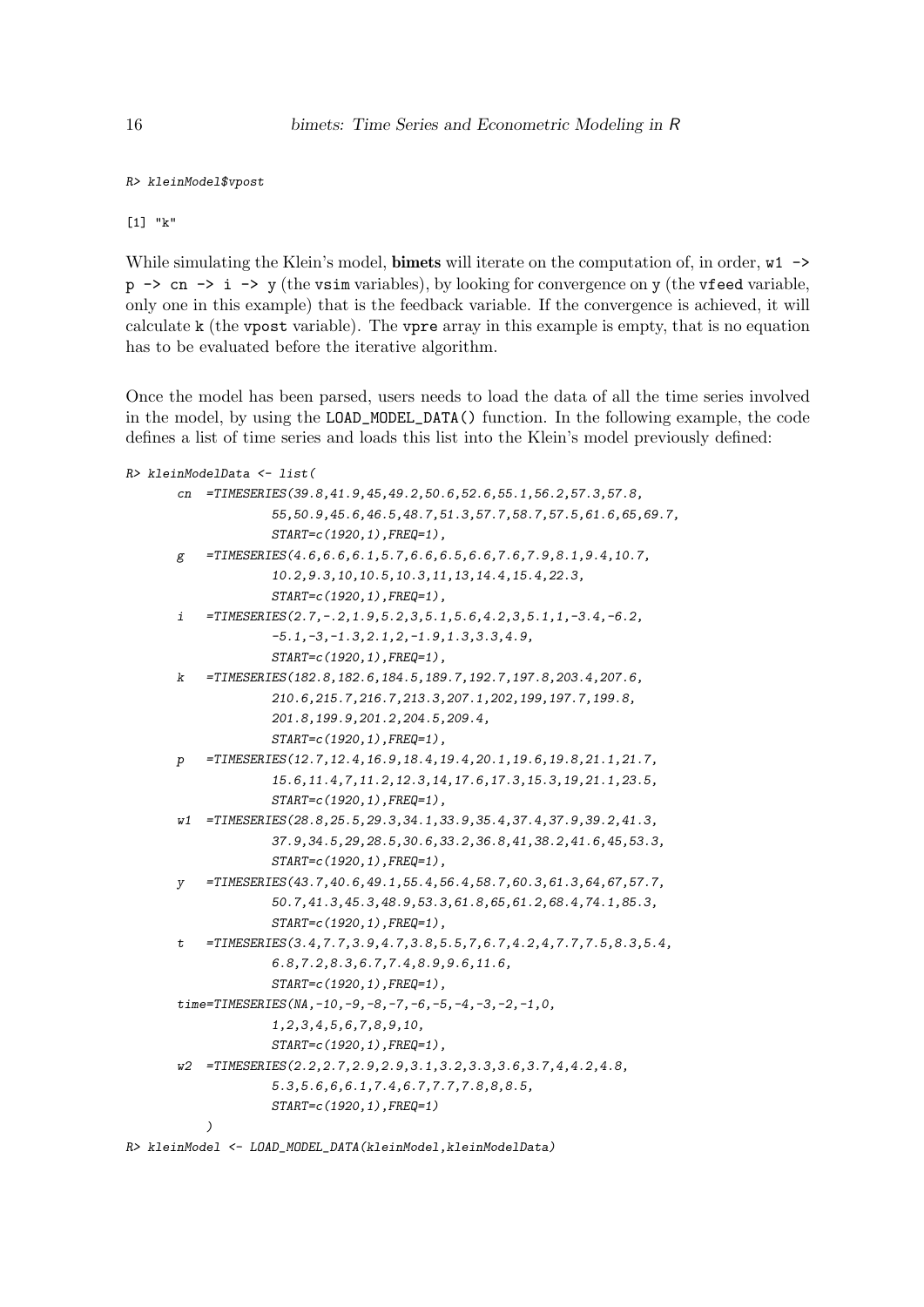#### Andrea Luciani 17

```
Load model data "kleinModelData" into model "klein1.txt"...
...LOAD MODEL DATA OK
```
Since time series and other data (e.g. regressor coefficients, error coefficients, constant adjustments, targets, instruments, etc...) are stored into the model object, users can define multiple model objects - each with its own arbitrary data - in the same R session. bimets makes it possible to estimate, simulate and compare results from different models with different data sets. Furthermore, users can easily save an estimated or a simulated model as a standard R variable, thus reloading it later, having all available data and time series stored into it, i.e. endogenous and exogenous time series, estimated coefficients, constant adjustments, simulation options, simulated time series, calculated instruments, targets, etc.

## 3.2. Estimation

The bimets ESTIMATE() function estimates equations that are linear in the coefficients, as specified in the behavioral equations of the model object. Coefficients can be estimated for single equations or blocks of simultaneous equations. The estimation function supports:

- Ordinary Least Squares;
- Instrumental Variables;
- Deterministic linear restrictions on the coefficients;
- Almon Polynomial Distributed Lags;
- Autocorrelation of the errors;

Restrictions procedure derives from the theory of Lagrange Multipliers, while the Cochrane-Orcutt method allows to account for residuals autocorrelation.

The estimation of the previously defined Klein's model is shown in the following example (R output omitted):

R> kleinModel <- ESTIMATE(kleinModel, quietly=TRUE)

Users can also estimate a selection of behavioral equations:

```
R> kleinModel <- ESTIMATE(kleinModel, eqList=c('cn'))
```
Estimate the Model klein1.txt: the number of behavioral equations to be estimated is 1. The total number of coefficients is 4.

\_\_\_\_\_\_\_\_\_\_\_\_\_\_\_\_\_\_\_\_\_\_\_\_\_\_\_\_\_\_\_\_\_\_\_\_\_\_\_\_\_

BEHAVIORAL EQUATION: cn Estimation Technique: OLS

```
cn = 16.2366T-stat. 12.46382 ***
```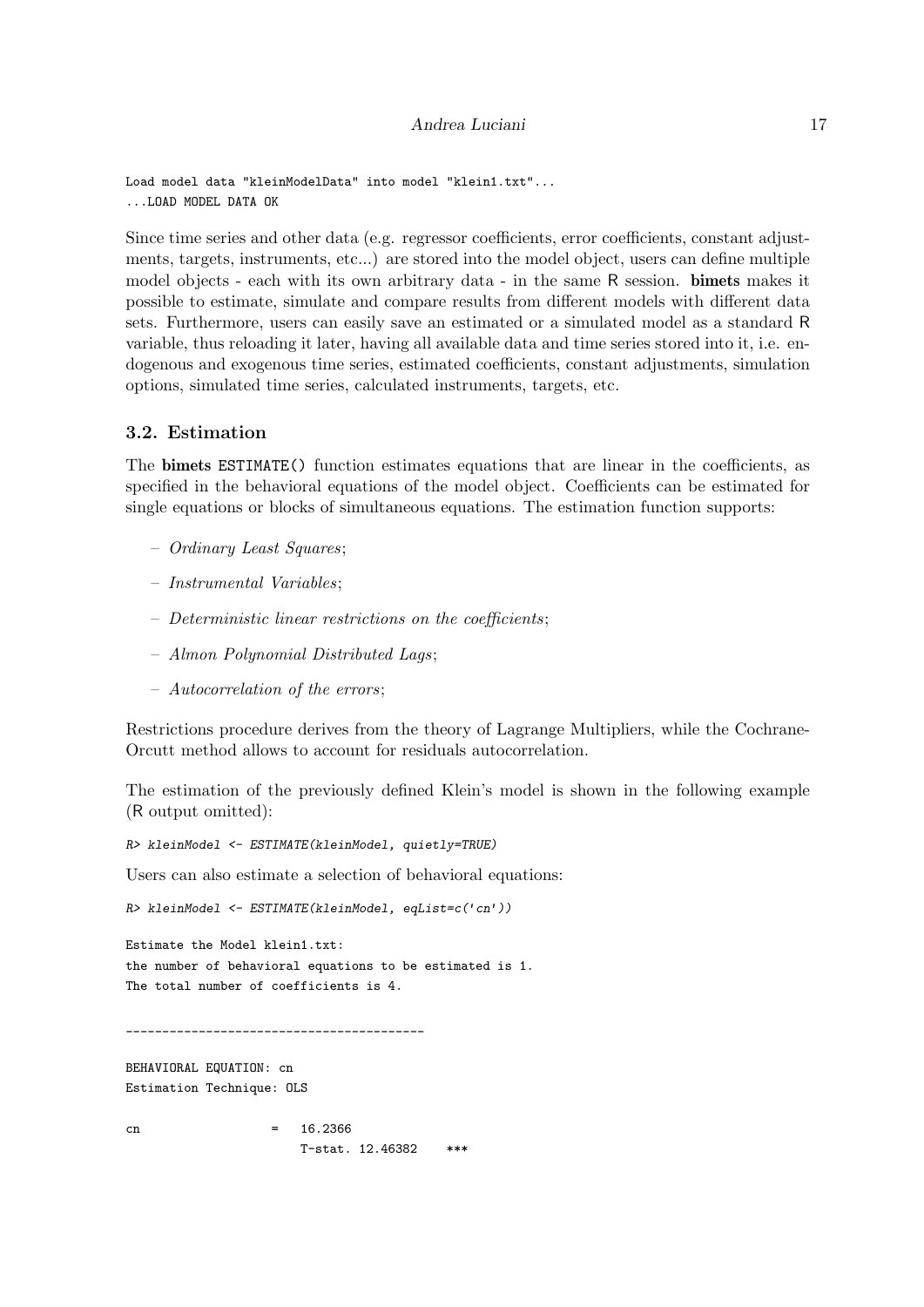```
+ 0.1929344 p
   T-stat. 2.115273 *
+ 0.0898849 TSLAG(p,1)
   T-stat. 0.9915824
```
+ 0.7962187 (w1+w2) T-stat. 19.93342 \*\*\*

STATs: R-Squared : 0.9810082 Adjusted R-Squared : 0.9776567 Durbin-Watson Statistic : 1.367474 Sum of squares of residuals : 17.87945 Standard Error of Regression : 1.02554 Log of the Likelihood Function : -28.10857 F-statistic : 292.7076 F-probability : 7.993606e-15 Akaike's IC : 66.21714 Schwarz's IC : 71.43975 Mean of Dependent Variable : 53.99524 Number of Observations : 21 Number of Degrees of Freedom : 17 Current Sample (year-period) : 1921-1 / 1941-1

Signif. codes: \*\*\* 0.001 \*\* 0.01 \* 0.05

#### ...ESTIMATE OK

A similar output is shown for each estimated regression. Once the estimation is completed, coefficient values, residuals, statistics, etc. are stored into the model object.

```
R> #print estimated coefficients
R> kleinModel$behaviorals$cn$coefficients
         [,1]
a1 16.2366003
a2 0.1929344
a3 0.0898849
a4 0.7962187
R> #print residuals
R> kleinModel$behaviorals$cn$residuals
Time Series:
Start = 1921
```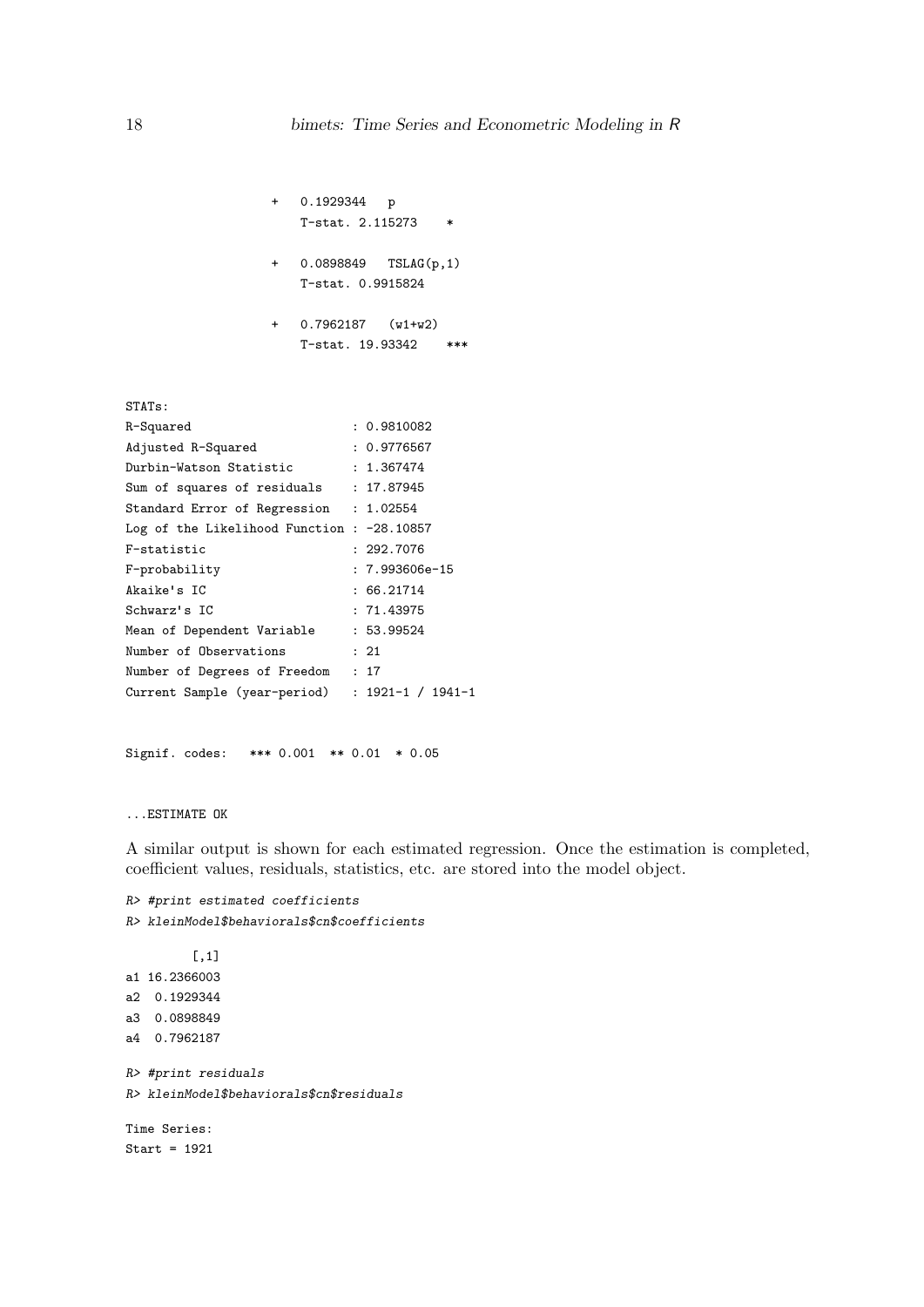```
End = 1941Frequency = 1
 [1] -0.323893544 -1.250007790 -1.565741401 -0.493503129 0.007607907[6] 0.869096295 1.338476868 1.054978943 -0.588557053 0.282311734
[11] -0.229653489 -0.322131892 0.322281007 -0.058010257 -0.034662717
[16] 1.616497310 -0.435973632 0.210054350 0.989201310 0.785077489
[21] -2.173448309
R> #print a selection of estimate statistics
R> kleinModel$behaviorals$cn$statistics$DegreesOfFreedom
[1] 17
R> kleinModel$behaviorals$cn$statistics$StandardErrorRegression
[1] 1.02554
R> kleinModel$behaviorals$cn$statistics$CoeffCovariance
             a1 a2 a3 a4
a1 1.6970227814 0.0005013886 -0.0177068887 -0.0329172192
a2 0.0005013886 0.0083192948 -0.0052704304 -0.0013188865
a3 -0.0177068887 -0.0052704304 0.0082170486 -0.0006710788
a4 -0.0329172192 -0.0013188865 -0.0006710788 0.0015955167
R> kleinModel$behaviorals$cn$statistics$AdjustedRSquared
[1] 0.9776567
R> kleinModel$behaviorals$cn$statistics$LogLikelihood
[1] -28.10857
```
## 3.3. Advanced estimation example

Below is an example of a model estimation that presents coefficient restrictions, PDL, error autocorrelation and conditional equation evaluations:

```
R> #define model
R> advancedKlein1.txt <-
   "MODEL
   COMMENT> Modified Klein Model 1 of the U.S. Economy with PDL,
   COMMENT> autocorrelation on errors, restrictions and conditional equation evaluations
   COMMENT> Consumption with autocorrelation on errors
   BEHAVIORAL> cn
   TSRANGE 1925 1 1941 1
  EQ> cn = a1 + a2*p + a3*TSLAG(p, 1) + a4*(w1+w2)COEFF> a1 a2 a3 a4
```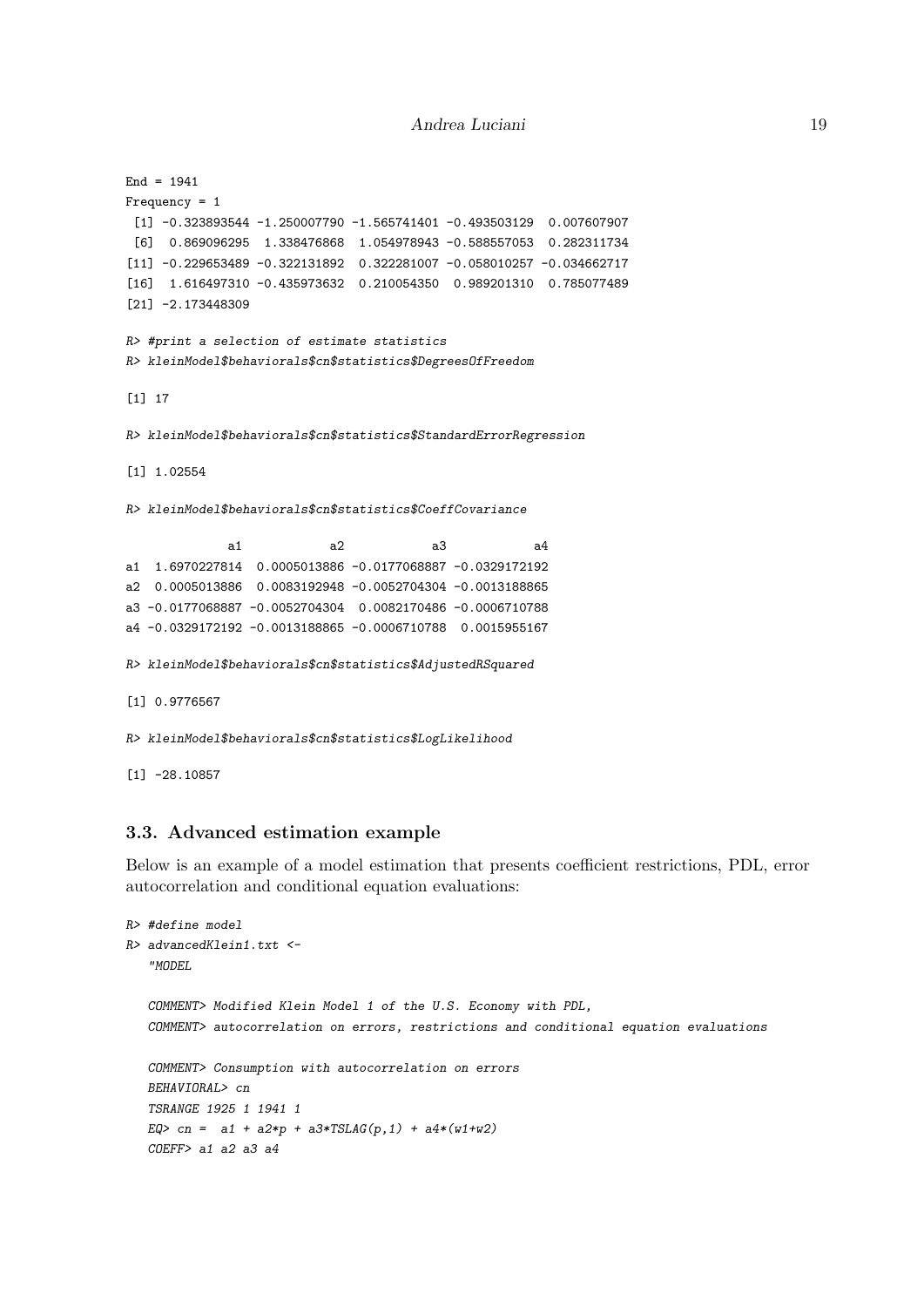```
ERROR> AUTO(2)
   COMMENT> Investment with restrictions
   BEHAVIORAL> i
   TSRANGE 1923 1 1941 1
   EQ> i = b1 + b2*p + b3*TSLAG(p, 1) + b4*TSLAG(k, 1)COEFF> b1 b2 b3 b4
   RESTRICT> b2 + b3 = 1COMMENT> Demand for Labor with PDL
   BEHAVIORAL> w1
   TSRANGE 1925 1 1941 1
   EQ> w1 = c1 + c2*(y+t-w2) + c3*TSLAG(y+t-w2,1) + c4*time
   COEFF> c1 c2 c3 c4
  PDL> c3 1 2
   COMMENT> Gross National Product
   IDENTITY> y
   EQ > y = cn + i + g - tCOMMENT> Profits
   IDENTITY> p
   EQ> p = y - (w1+w2)COMMENT> Capital Stock with IF switches
   IDENTITY> k
   EQ> k = TSLAG(k, 1) + iIF> i > 0IDENTITY> k
   EQ> k = TSLAG(k, 1)IF> i \le 0END"
R> #load model and data
R> advancedKleinModel <- LOAD_MODEL(modelText=advancedKlein1.txt)
Analyzing behaviorals...
Analyzing identities...
Optimizing...
Loaded model "advancedKlein1.txt":
    3 behaviorals
   3 identities
  12 coefficients
...LOAD MODEL OK
R> advancedKleinModel <- LOAD_MODEL_DATA(advancedKleinModel,kleinModelData)
Load model data "kleinModelData" into model "advancedKlein1.txt"...
...LOAD MODEL DATA OK
```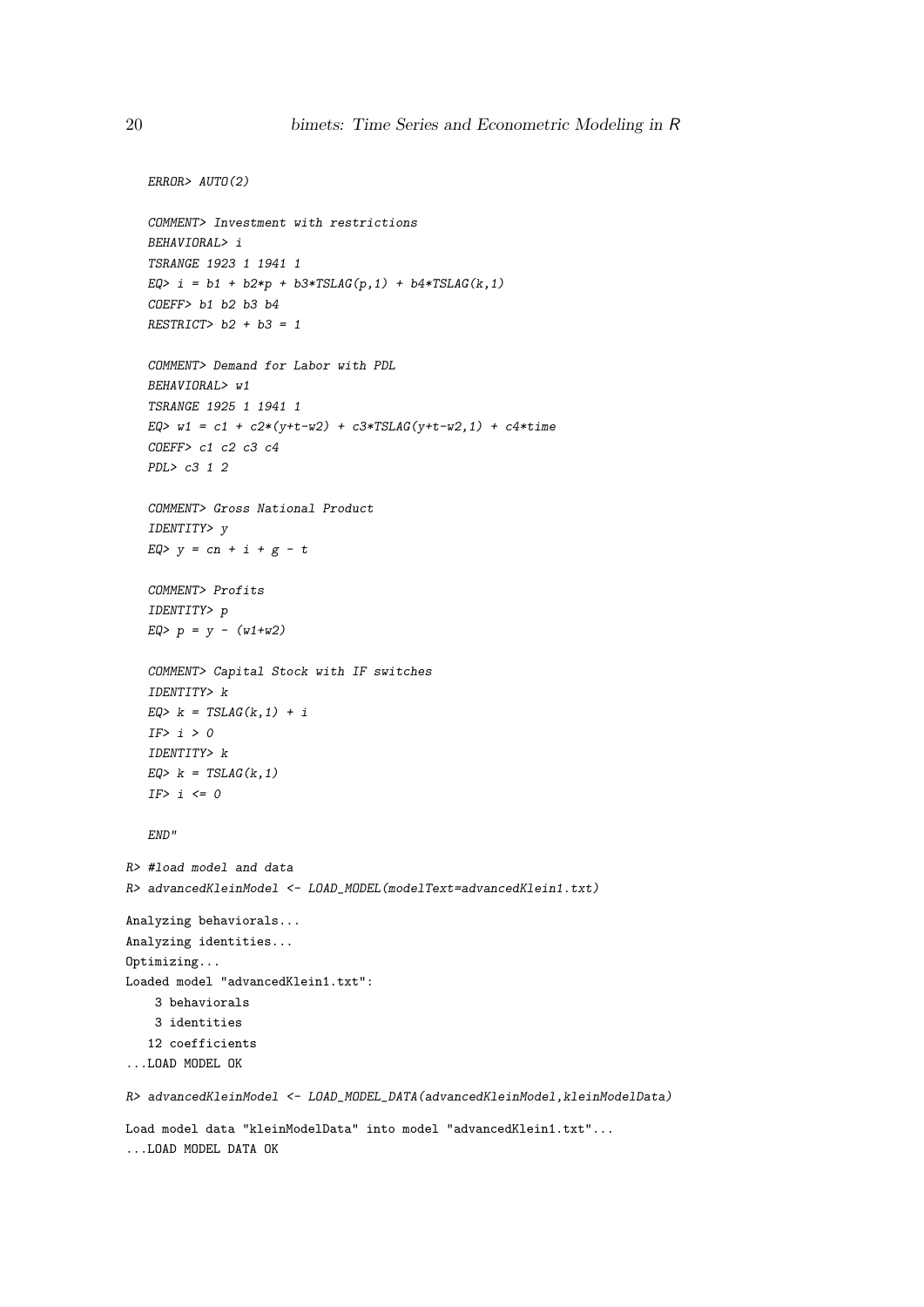```
R> #estimate model
R> advancedKleinModel <- ESTIMATE(advancedKleinModel)
Estimate the Model advancedKlein1.txt:
the number of behavioral equations to be estimated is 3.
The total number of coefficients is 13.
_________________________________________
BEHAVIORAL EQUATION: cn
Estimation Technique: OLS
Autoregression of Order 2 (Cochrane-Orcutt procedure)
Convergence was reached in 9 / 20 iterations.
cn = 19.01352T-stat. 13.1876 ***
                 + 0.3442816 p
                    T-stat. 3.841051 **
                 + 0.03443117 TSLAG(p,1)
                    T-stat. 0.4280928
                 + 0.6993905 (w1+w2)
                    T-stat. 15.30744 ***
ERROR: AUTO(2)
AUTOREGRESSIVE PARAMETERS:
Rho Std. Error T-stat.
 0.05743131 0.3324101 0.1727725
 0.007785936 0.2647013 0.02941404
STATs:
R-Squared : 0.985263
Adjusted R-Squared : 0.979595<br>Durbin-Watson Statistic : 1.966609
Durbin-Watson Statistic
Sum of squares of residuals : 9.273455
Standard Error of Regression : 0.8445961
Log of the Likelihood Function : -20.14564
F-statistic : 173.8271
F-probability : 1.977107e-11
Akaike's IC : 54.29129
Schwarz's IC : 60.90236
Mean of Dependent Variable : 55.71765
```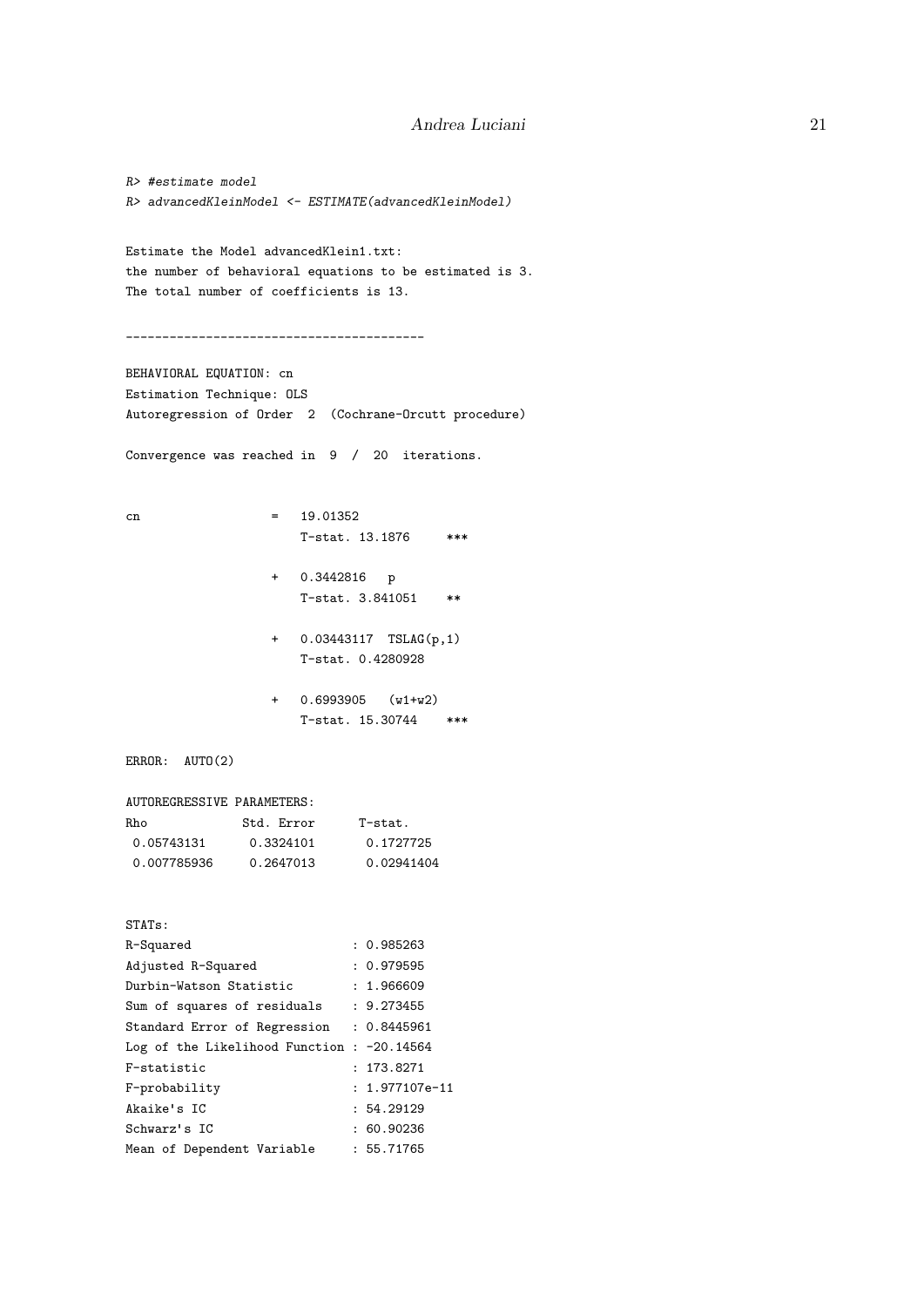Number of Observations : 19 Number of Degrees of Freedom : 13 Current Sample (year-period) : 1925-1 / 1941-1 Signif. codes: \*\*\* 0.001 \*\* 0.01 \* 0.05 \_\_\_\_\_\_\_\_\_\_\_\_\_\_\_\_\_\_\_\_\_\_\_\_\_\_\_\_\_\_\_\_\_\_\_\_\_\_\_\_\_ BEHAVIORAL EQUATION: i Estimation Technique: OLS  $i = 2.868104$ T-stat. 0.3265098 + 0.5787626 p T-stat. 4.456542 \*\*\* + 0.4212374 TSLAG(p,1) T-stat. 3.243579 \*\*  $-$  0.09160307 TSLAG(k, 1) T-stat. -2.11748 RESTRICTIONS: b2+b3=1 RESTRICTIONS F-TEST: F-value : 8.194478 F-prob(1,15) : 0.0118602 STATs: R-Squared : 0.8928283 Adjusted R-Squared : 0.8794319<br>Durbin-Watson Statistic : 1.173106 Durbin-Watson Statistic Sum of squares of residuals : 26.76483 Standard Error of Regression : 1.293368 Log of the Likelihood Function : -30.215 F-statistic : 66.64659 F-probability : 1.740364e-08 Akaike's IC : 68.43001 Schwarz's IC : 72.20776 Mean of Dependent Variable : 1.310526 Number of Observations : 19 Number of Degrees of Freedom : 16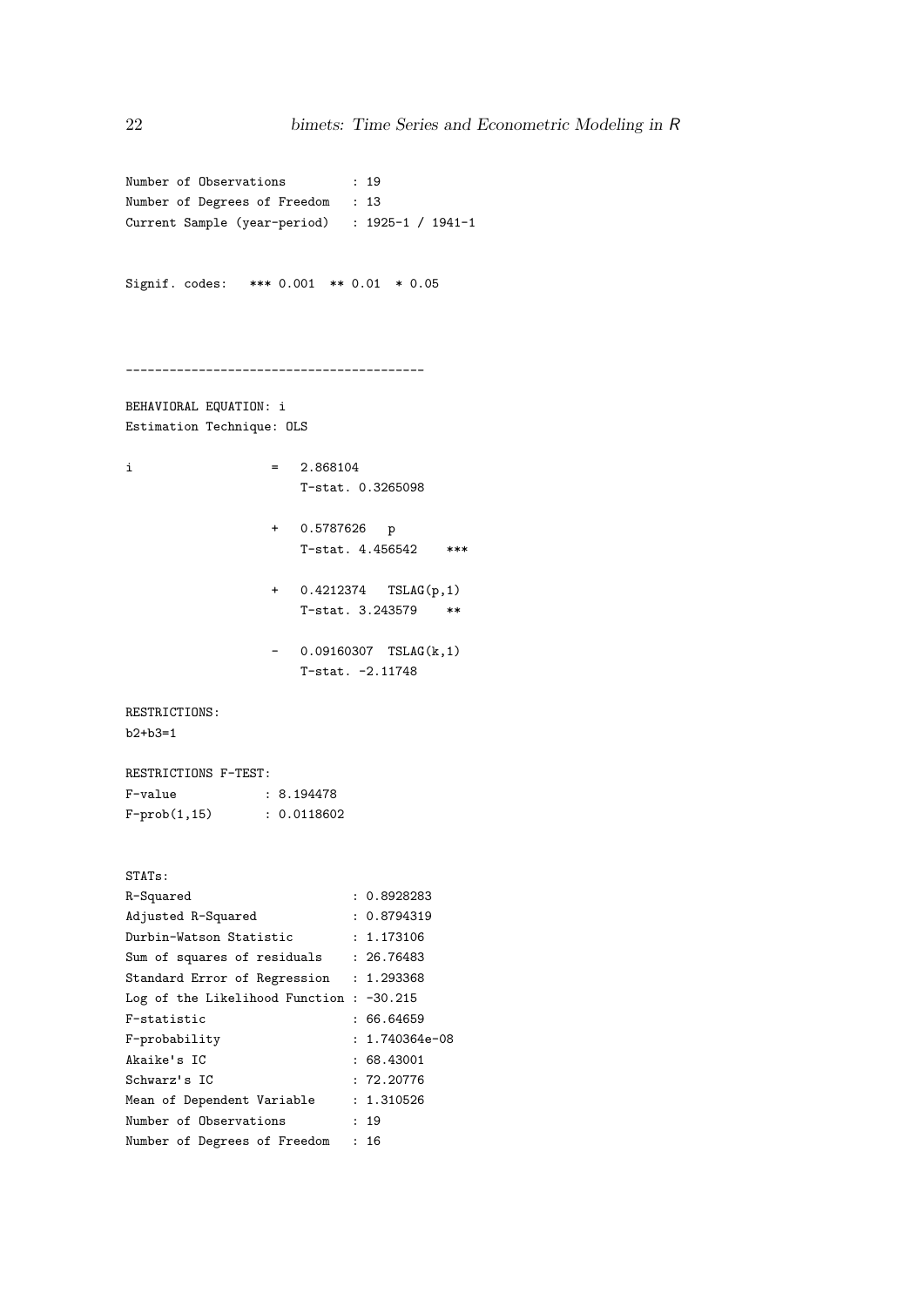```
Current Sample (year-period) : 1923-1 / 1941-1
Signif. codes: *** 0.001 ** 0.01 * 0.05
_________________________________________
BEHAVIORAL EQUATION: w1
Estimation Technique: OLS
w1 = 1.103637T-stat. 0.7290738
                + 0.4358984 (y+t-w2)
                   T-stat. 11.35698 ***
                + c3 TSLAG(y+t-w2,1)
                   PDL
                + 0.1363549 time
                   T-stat. 3.398964 **
PDL:
c3 1 2
Distributed Lag Coefficient: c3
Lag Coeff. Std. Error T-stat.
0 0.1212886 0.06620502 1.832015
1 0.0354339 0.04657983 0.7607135
SUM 0.1567225 0.04163457
STATs:
R-Squared : 0.9891508
Adjusted R-Squared : 0.9855344<br>Durbin-Watson Statistic : 2.219659
Durbin-Watson Statistic
Sum of squares of residuals : 6.3545
Standard Error of Regression : 0.7276962
Log of the Likelihood Function : -15.75753
F-statistic : 273.5171
F-probability : 1.130929e-11
Akaike's IC : 43.51506
Schwarz's IC : 48.51434
Mean of Dependent Variable : 37.69412
Number of Observations : 17
Number of Degrees of Freedom : 12
```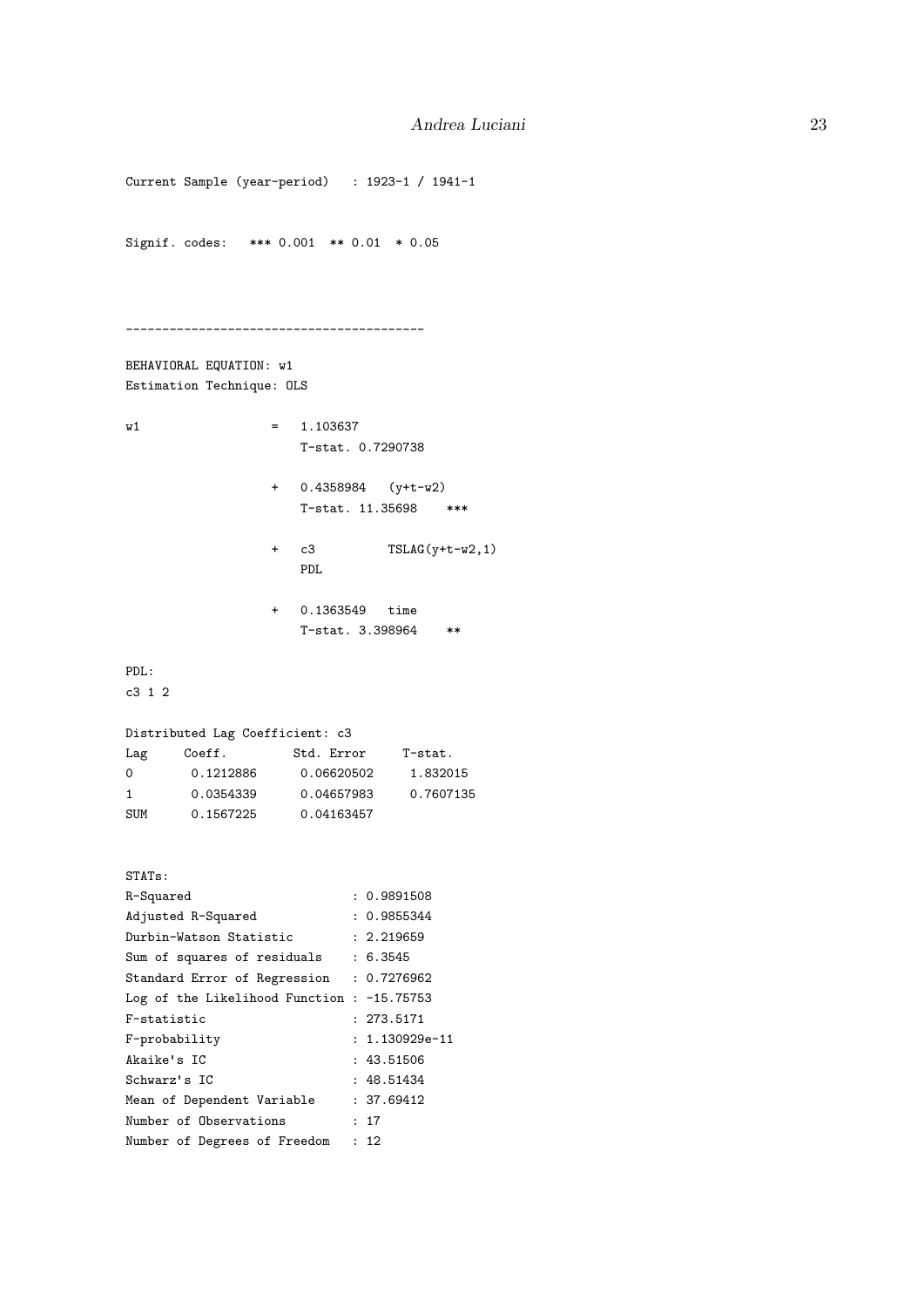```
Current Sample (year-period) : 1925-1 / 1941-1
Signif. codes: *** 0.001 ** 0.01 * 0.05
```
...ESTIMATE OK

## 3.4. Simulation

The simulation of an econometric model basically consists in solving the system of the equations describing the model for each time period in the specified time interval. Since the equations may not be linear in the variables, and since the graph derived from the incidence matrix may be cyclic, the usual methods based on linear algebra are not applicable, and the simulation must be solved by using an iterative algorithm.

bimets simulation capabilities support:

- $-$  *Static simulations*: in which the historical values for the lagged endogenous variables are used in the solutions of subsequent periods;
- $-$  Dynamic simulations: in which the simulated values for the lagged endogenous variables are used in the solutions of subsequent periods;
- Forecast simulations: similar to dynamic simulation, but during the initialization of the iterative algorithm the starting values of endogenous variables in a period are set equal to the simulated values of the previous period. This allows the simulation of future endogenous observations, i.e. the forecast;
- Residuals check: a single period, single equation simulation; output simulated time series are just the RHS (right-hand-side) computation of their equation, by using the historical values of the involved time series and by accounting for error autocorrelation and PDLs, if any;
- Partial or total exogenization of endogenous variables: in the provided time interval (i.e. partial exog.) or in the whole simulation time range (i.e. total exog.), the values of the selected endogenous variables can be definitely set equal to their historical values, by excluding their equations from the iterative algorithm of simulation;
- Constant adjustment of endogenous variables (add-factors): adds another exogenous time series - the "constant adjustment" - in the equation of the selected endogenous variables;

In details, the generic model suitable for simulation in bimets can be written as:

 $y_1 = f_1(\bar{x}, \bar{y})$ ...  $y_n = f_n(\bar{x}, \bar{y})$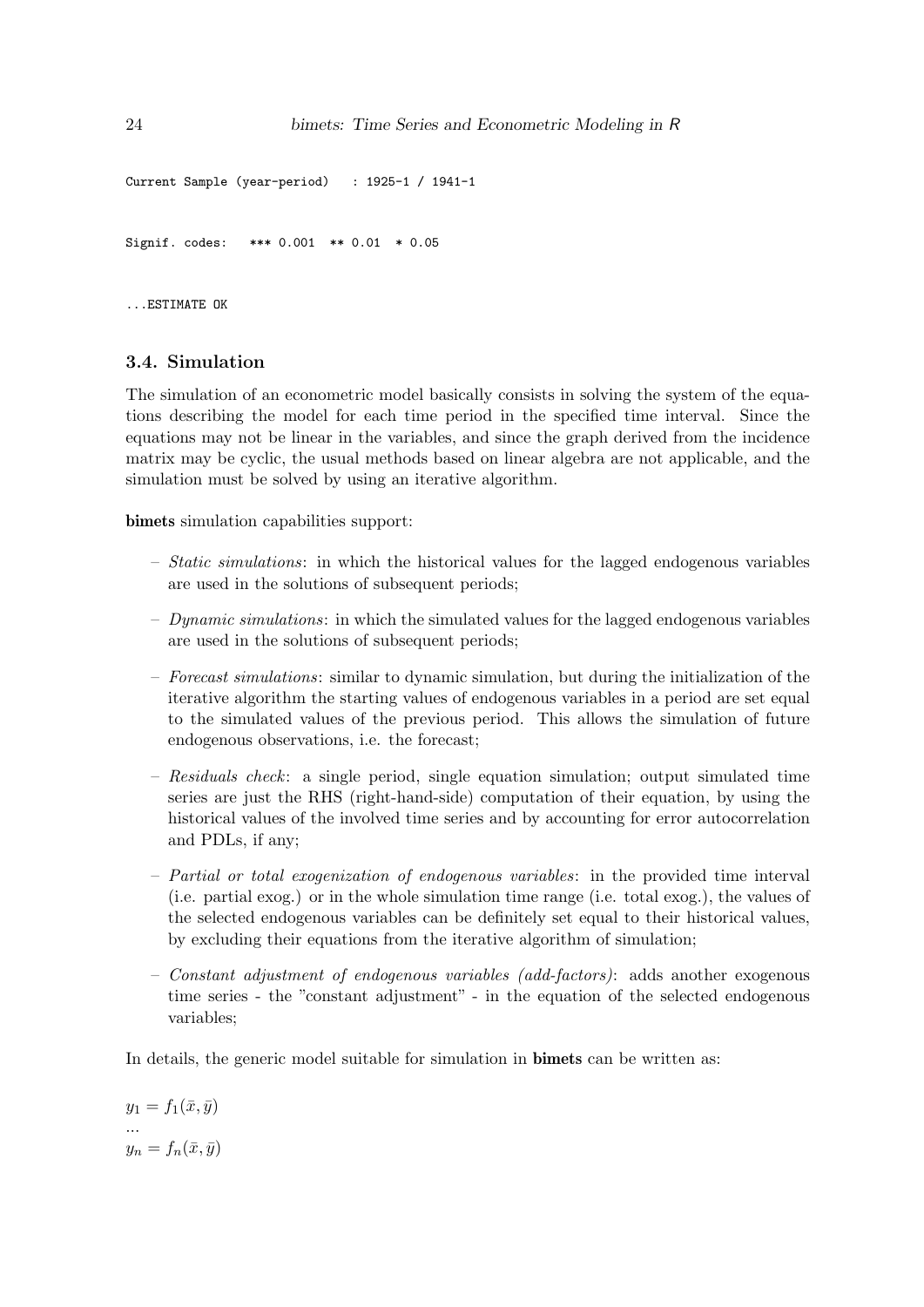being:

n the number of equations in the model;  $\bar{y} = [y_1, ..., y_n]$  the n-dimensional vector of the endogenous variables;  $\bar{x} = [x_1, ..., x_m]$  the m-dimensional vector of the exogenous variables;  $f_i(...), i = 1..n$  any kind of functional expression able to be written by using the MDL syntax;

As described later on, a modified Gauss-Seidel iterative algorithm can solve the system of equations. The convergence properties may vary depending on the model specifications. In some conditions, the algorithm may not converge for a specific model or a specific set of data.

A convergence criterion and a maximum number of iterations to be performed are provided by default. Users can change these criteria by using the simConvergence and simIterLimit arguments of the SIMULATE() function.

The general conceptual scheme of the simulation process (for each time period) is the following:

- 1. initialize the solution for the current simulation period;
- 2. iteratively solve the system of equations;
- 3. save the solution, if any;

Step 2 means that for each iteration you will need to:

- 2.1 update the values of the current endogenous variables;
- 2.2 verify that the convergence criterion is satisfied or that the maximum number of allowed iterations has been reached;

The initial solution for the iterative process (step 1) can be given alternatively by:

- the historical value of the endogenous variables for the current simulation period (the default);
- the simulated value of the endogenous variables from the previous simulation period (this alternative is driven by the simType='FORECAST' argument of the SIMULATE() function);

In the "dynamic" simulations (i.e. simulations performed by using either the default simType='DYNAMIC' or the simType='FORECAST'), whenever lagged endogenous variables are needed in the computation, the simulated values of the endogenous variables  $\bar{y}$  assessed in the previous time periods are used. In this case, the results of the simulation in a given time period depends on the results of the simulation in the previous time periods. This kind of simulation is defined as "multiple equation, multiple period".

As an alternative, the actual historical values can be used in the "static" simulations (i.e. simulations performed by using  $simType='STATIC'$ ) rather than simulated values whenever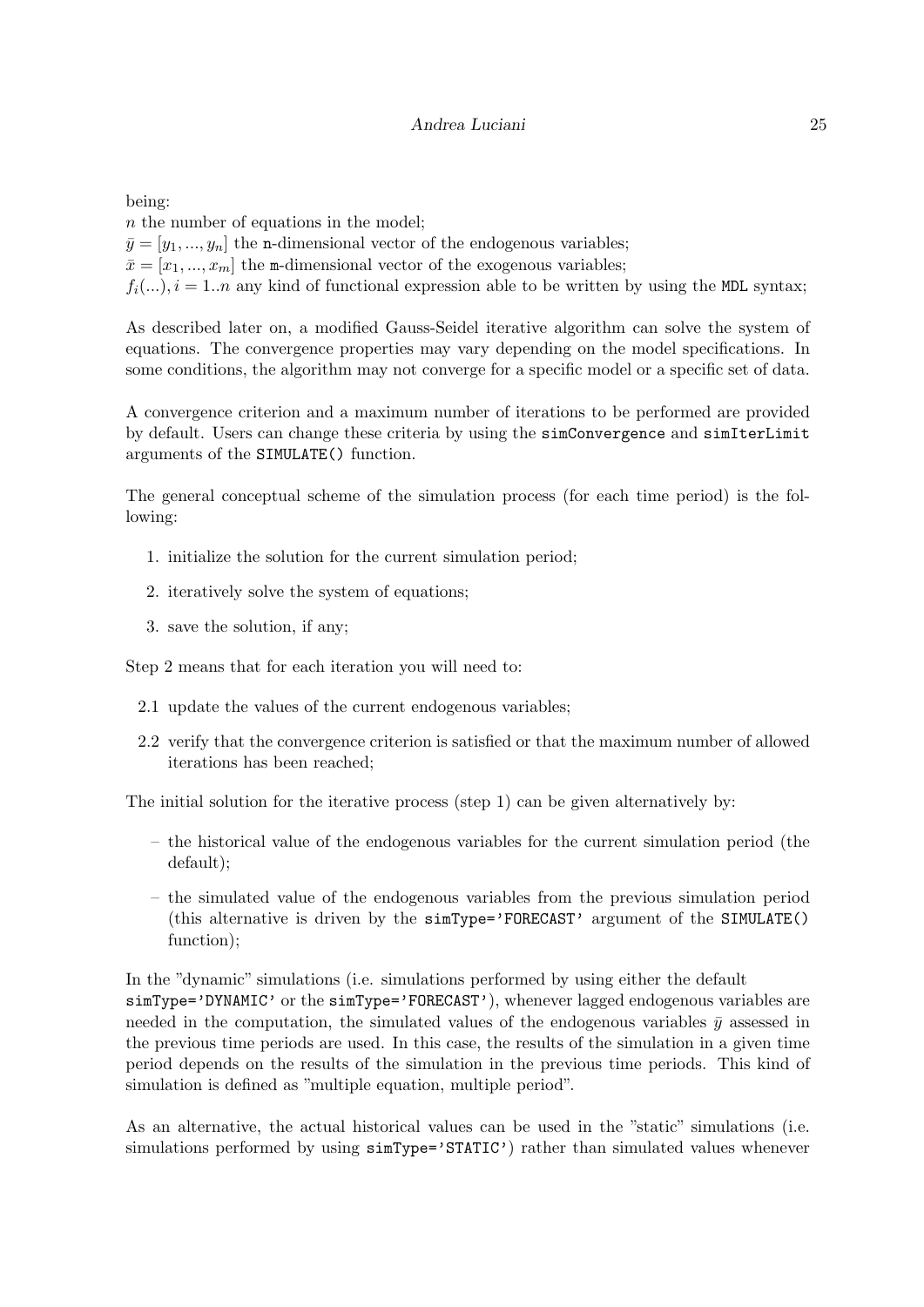lagged endogenous variables are needed in the computations. In this case, the results of the simulation in a given time period does not depend on the results of the simulation in the previous time periods. This kind of simulation is defined as "multiple equation, single period".

The last simulation type available is the residual check  $(\text{simType='RESCHECK'})$ . With this option a "single equation, single period" simulation is performed. In this case no iteration must be carried out. The endogenous variables are assessed for each single time period through the use of historical values for each variable on the right-hand side of their equation, for both lagged and current periods. This kind of simulation is very helpful for debugging and checking the logical coherence of the equations and the data, and can be used as a simple tool to compute the add-factors.

The debugging of the logical coherence of the model-equation and the data is carried out by means of a procedure called "Residual Check".

It consists in the following steps:

- 1. add another exogenous variable the constant adjustment to every equation of the model, both behavioral and technical identity (i.e. by using the ConstantAdjustment argument of the SIMULATE() function);
- 2. fill in with the estimated residuals all the constant adjustments for the behavioral equations;
- 3. fill in with zeroes the constant adjustments for the technical identities;
- 4. perform a simulation of the model with the simType='RESCHECK' option;
- 5. compute the difference between the historical and the simulated values for all the endogenous variables;
- 6. check whether all the differences assessed in step 5 are zero in the whole time range;

If a perfect tracking of the history is obtained then the equations have been written coherently with the data, otherwise a simulated equation not tracking the historical values is an unambiguous symptom of data inconsistent with the model definition.

Aside from the residual check, the add-factors constitute an important tool to significantly improve the accuracy of forecasts made through an econometric model. Considering the following model:

 $y_1 = f_1(\bar{x}, \bar{y}) + z_1$ ...  $y_n = f_n(\bar{x}, \bar{y}) + z_n$ 

the add-factors  $\bar{z} = [z_1, ..., z_n]$  can be interpreted as estimates of the future values of the disturbance terms or, alternatively, as adjustments of the intercepts in each equation. These add-factors round out the forecasts, by summarizing the effects of all the systematic factors not included in the model. One choice for the computation of the add-factors is given by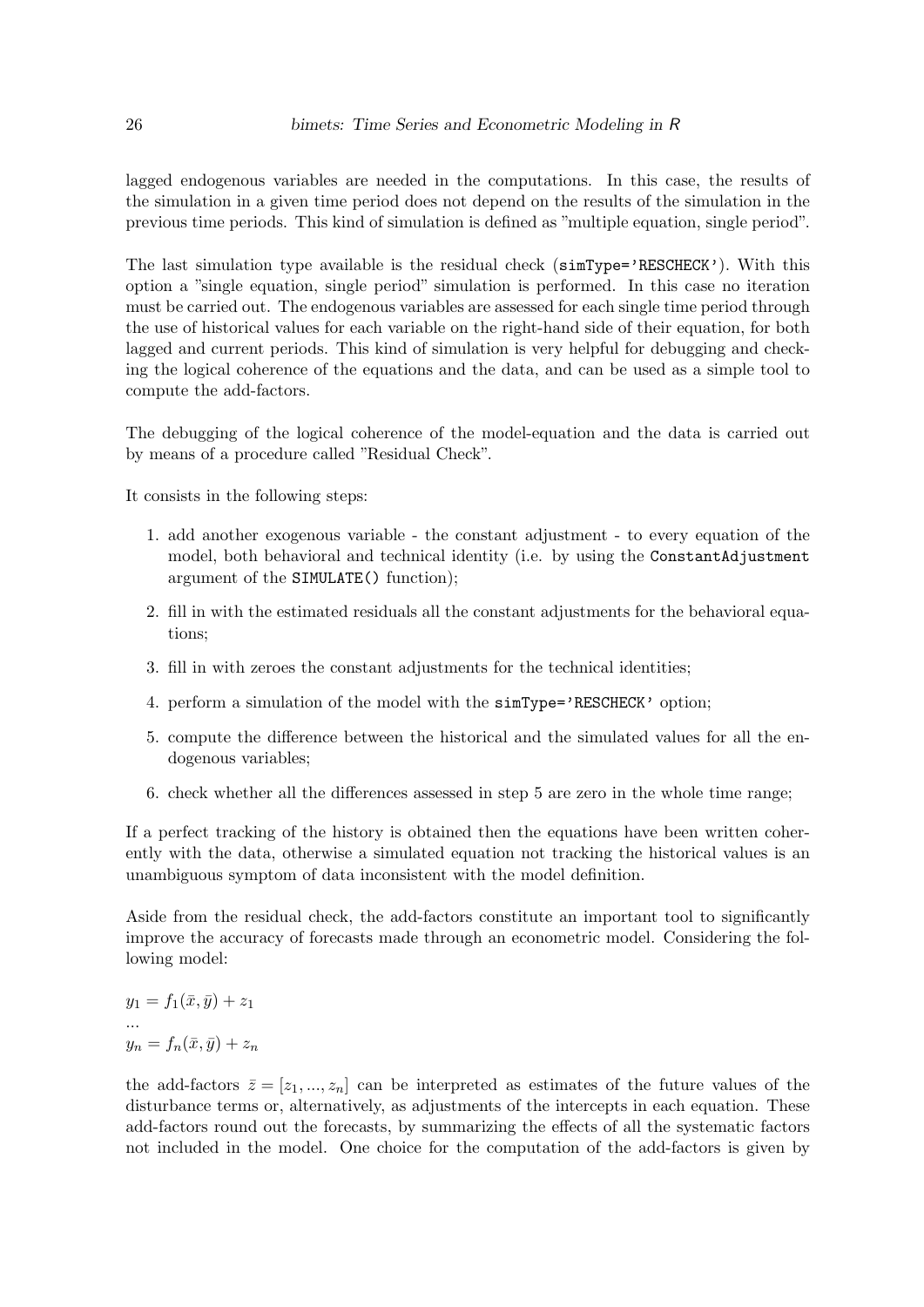#### Andrea Luciani 27

past estimation residuals and past forecast errors or by an average of these errors. This consideration suggests an easy way of computing the add-factors:

- 1. add the constant adjustments to every equation of the model, both behavioral and technical identity;
- 2. fill in with zeroes all the constant adjustments;
- 3. solve the model, with the simType='RESCHECK' option, in a time interval including some periods beyond the estimation sample;
- 4. compute the difference between the historical and the simulated values for each endogenous variables;
- 5. average, or process in a suitable way, the difference arising from point 4 in the time periods beyond the estimation sample to compute the constant value to be used as an add-factor in the following forecasting exercises;

Back to Kelin's model example, let's forecast the GNP (i.e. the "y" endogenous variable) up to 1943:

```
R> #FORECAST GNP in 1942 and 1943
R> #we need to extend exogenous variables in 1942 and 1943
R> kleinModel$modelData <- within(kleinModel$modelData,{
                      w2 = TSEXTEND(w2, UPTO=c(1943,1))t = TSEXTEND(t, UPT0=c(1943,1))g = TSEXTEND(g, UPTO=c(1943,1))time = TSEXTEND(time, UPTO=c(1943,1),EXTMODE='LINEAR')
                      })
R> #simulate model
R> kleinModel <- SIMULATE(kleinModel
                    ,simType='FORECAST'
                    ,TSRANGE=c(1940,1,1943,1)
                    ,simConvergence=0.00001
                    ,simIterLimit=100
                    )
Simulation: 25.00%
Simulation: 50.00%
Simulation: 75.00%
Simulation: 100.00%
...SIMULATE OK
R> #get forecasted GNP
R> TABIT(kleinModel$simulation$y)
      DATE, PER, kleinModel$simulation$y
      1940, 1 , 74.57806
```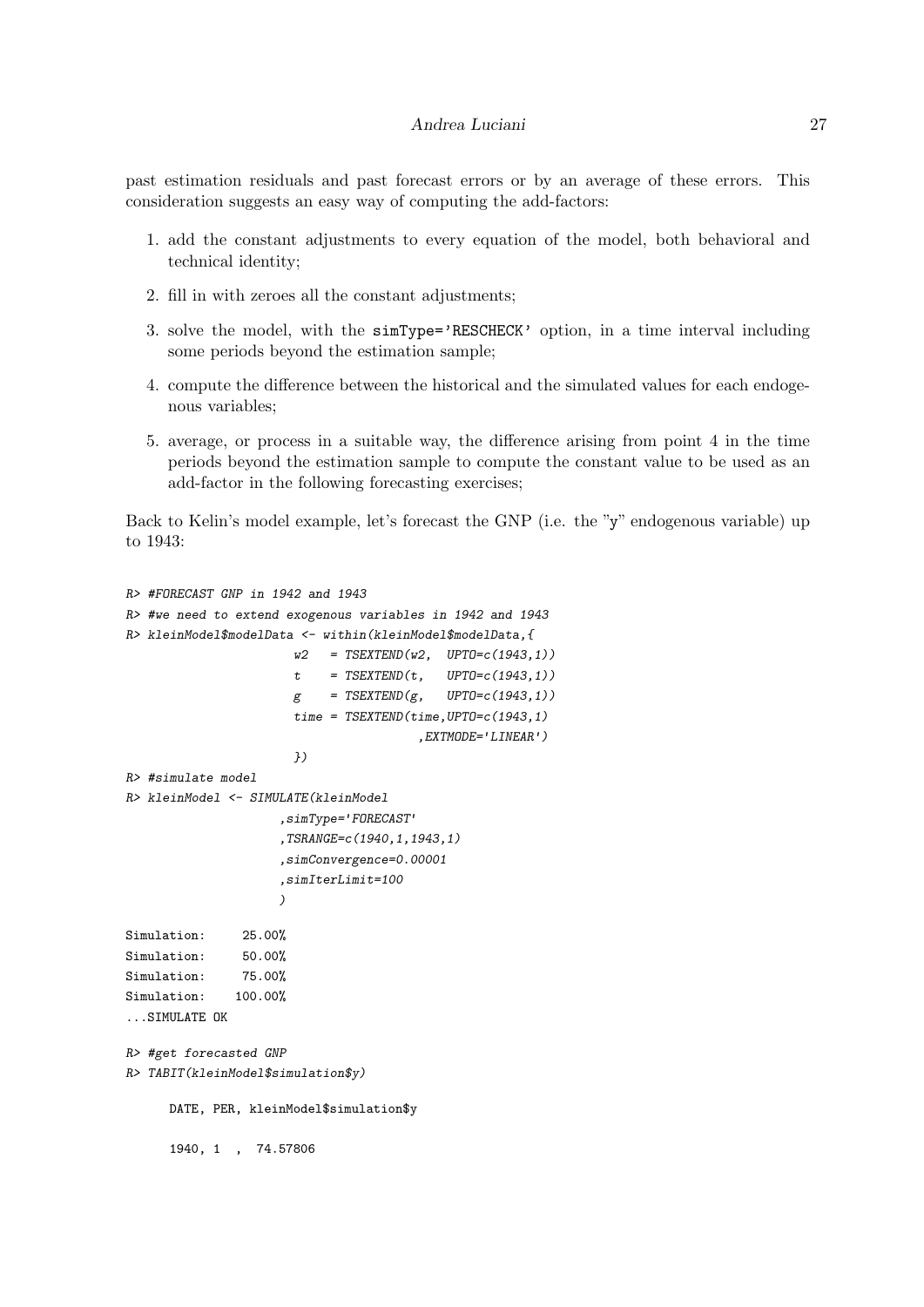1941, 1 , 94.01525 1942, 1 , 133.9687 1943, 1 , 199.9133

Historical GNP was 166.36 in 1942 and 203.41 in 1943 (source FRED - Federal Reserve Bank of St. Louis).

In the following figure you will find the historical consumption, the dynamic simulated consumption and the RHS computation of the consumption equation, from 1921 to 1941:



## 3.5. The Optimal Reordering

In fact, the simulation process takes advantage of an appropriate ordering of the equations to increase the performances by iteratively solving only one subset of equations, while the others are solved straightforwardly<sup>[1](#page-27-0)</sup>.

The LOAD\_MODEL() function builds the incidence matrix of the model, then defines the proper equation reordering. The incidence matrix is built from the equations of the model; it is a square matrix in which each row and each column represents an endogenous variable. If the  $(i, j)$  element is equal to 1 then in the model definition the current value of the endogenous

<span id="page-27-0"></span><sup>&</sup>lt;sup>1</sup>"...a different ordering of the equations can substantially affect the speed of convergence of the algorithm; indeed some orderings may produce divergence. The less feedback there is, the better the chances for fast convergence..." - Don, Gallo - Solving large sparse systems of equations in econometric models - Journal of Forecasting 1987.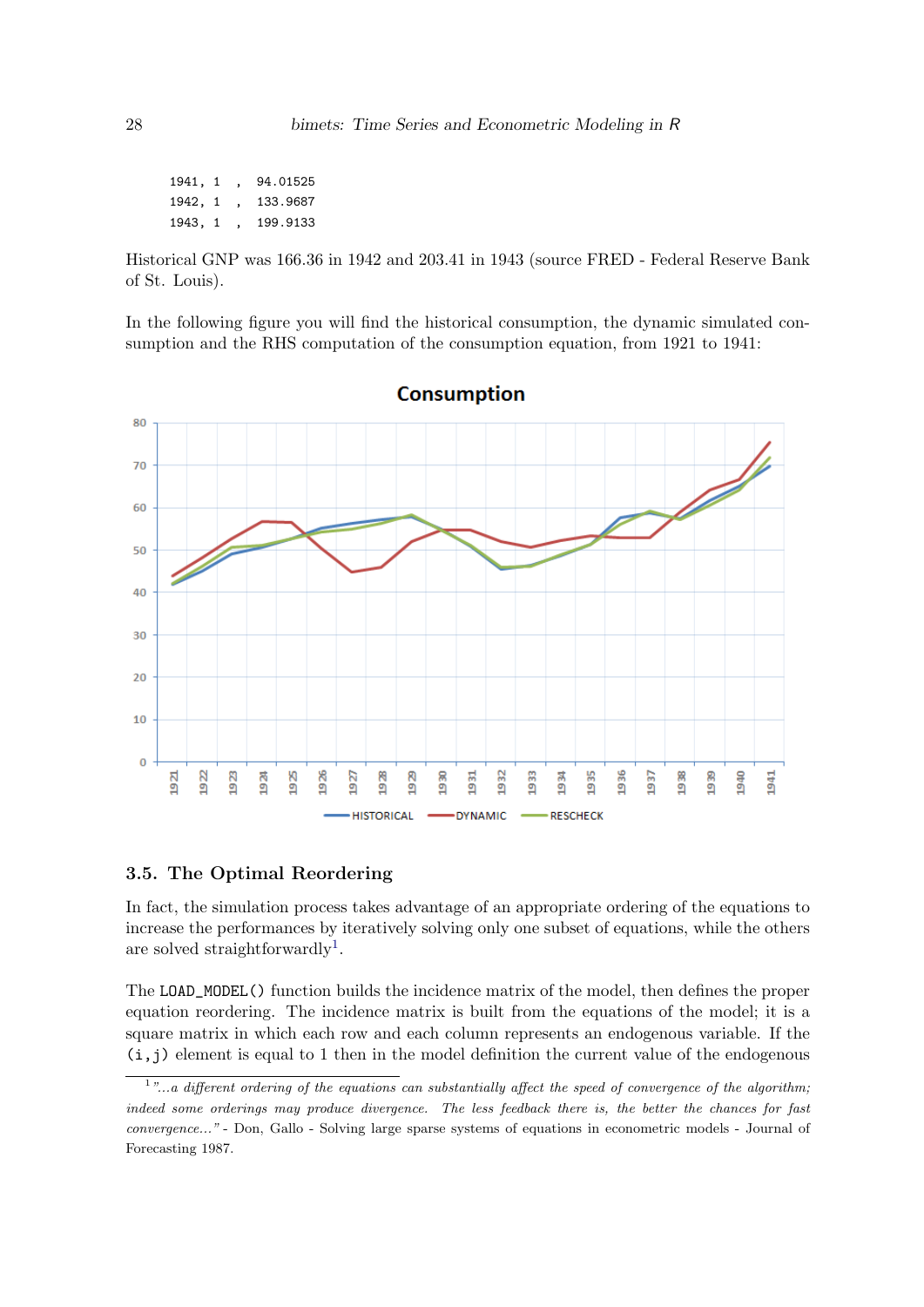## Andrea Luciani 29

variable referred by the i-row depends directly from the current value of the endogenous variable referred by the j-column.

In econometric models, the incidence matrix is usually very sparse. Only a few of the total set of endogenous variables are used in each equation. In this situation, ordering the equation in a certain sequence will lead to a sensible reduction of the number of iterations needed to achieve convergence. Reordering the equations is equivalent to rearranging rows and columns of the incidence matrix. In this way the incidence matrix might be made lower triangular for a subset of the equations. For this subset, an endogenous variable determined in a specific equation has no *incidence* in any equation above it, although the same variable might have incidence in equations below it. Such a subset of equations is called recursive. Recursive systems are easy to solve. It is only necessary to solve each equation once if this is done in the right order. On the other hand, it is unlikely for the whole model to be recursive. Indeed the incidence graph is often cyclic, as in the Klein's model that presents the following circular dependecies in the incidence matrix: cn  $\leq - \leq v \leq - \infty$ 

For a subset of the equations, some 1's will occur in the upper triangle of the incidence matrix for all possible orderings. Such subset of equations is called *simultaneous*. In order to be able to solve the endogenous variables in the simultaneous block of equations, an iterative algorithm has to be used. Nevertheless, the equations in the simultaneous block may be ordered so that the pattern of the 1's in the upper triangle of the incidence matrix forms a spike. The variables corresponding to the 1's in the upper triangle are called *feedback* variables.

A qualitative graphical example of an ordered incidence matrix is given in the following figure. The white areas are all 0's, the gray areas contains both 0's and 1's. The 1's in the light gray areas refer to variables already assessed in previous blocks, therefore they are known terms within the block. The 1's in the dark gray areas refer to variables assessed within the block.



The final pattern of an incidence matrix after the equation reordering generally features three blocks:

1. a recursive block (the pre-recursive block);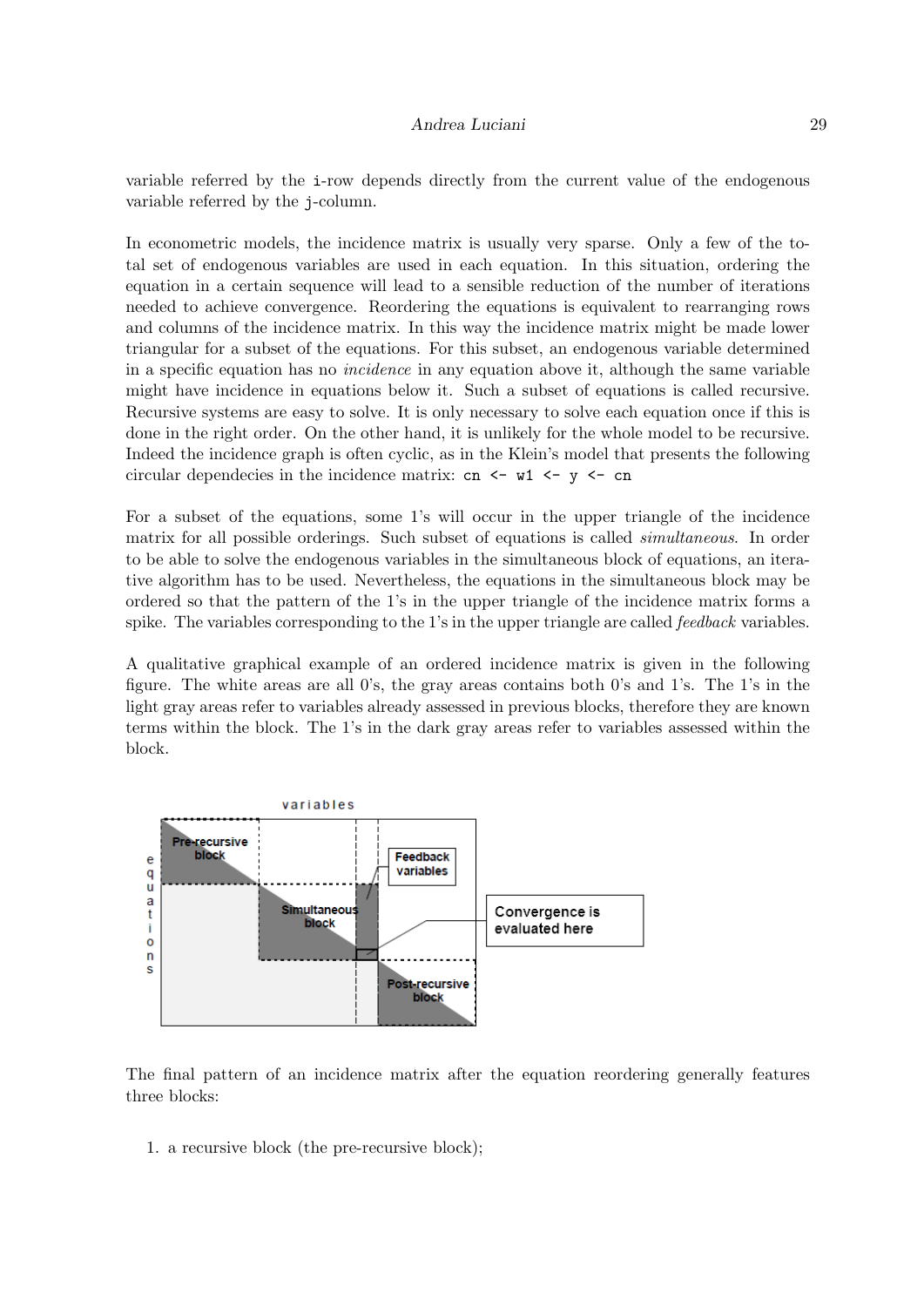- 2. a simultaneous block;
- 3. another recursive block (the post-recursive block);

As said, the pre-recursive and the post-recursive blocks are lower triangular. Therefore the corresponding equations are solvable with a cascade substitution with no iteration. Just the simultaneous equations set needs an iterative algorithm to be solved. It is important to say that the convergence criterion may also be applied to these variables only: when the feedback variables converge, the rest of the simultaneous variables also do.

bimets builds and analyzes the incidence matrix of the model, and then it orders the equations in pre-recursive, simultaneous and post-recursive blocks. The simultaneous block is then analyzed in order to find a minimal set of feedback variables. This last problem is known to be NP-complete<sup>[2](#page-29-0)</sup>.

The optimal reordering of the model equations is programmatically achieved through the use of an iterative algorithm applied to the incidence matrix that can produce 4 ordered lists of endogenous variables:

- 1. vpre is the ordered list containing the names of the endogenous pre-recursive variables to be sequentially computed (using their EQ> definition in the MDL) before the simulation iterative algorithm takes place;
- 2. vsim is the ordered list containing the names of the endogenous variables to be sequentially computed during each iteration of the simulation iterative algorithm;
- 3. vfeed is the list containing the names of the endogenous feedback variables;
- 4. vpost is the ordered list containing the names of the endogenous post-recursive variables to be sequentially computed once the simulation iterative algorithm has converged;

If equations are reordered, the previous conceptual scheme is modified as follow:

- initialize the solution for the current simulation period;
- compute the pre-recursive equations (i.e. the equation of the endogenous variables in the vpre ordered list);
- iteratively compute the system of simultaneous equations (i.e. the equation of the endogenous variables in the vsim ordered list); for each iteration update the values of the current endogenous variables and verify that the convergence criterion is satisfied on the feedback variables or that the maximum number of iterations has been reached;
- compute the post-recursive equations (i.e. the equation of the endogenous variables in the vpost ordered list);
- <span id="page-29-0"></span>– save the solutions;

 ${}^{2}$ Garey, Johnson - Computers and Intractability: a Guide to the Theory of NP-completeness - San Francisco, Freeman 1979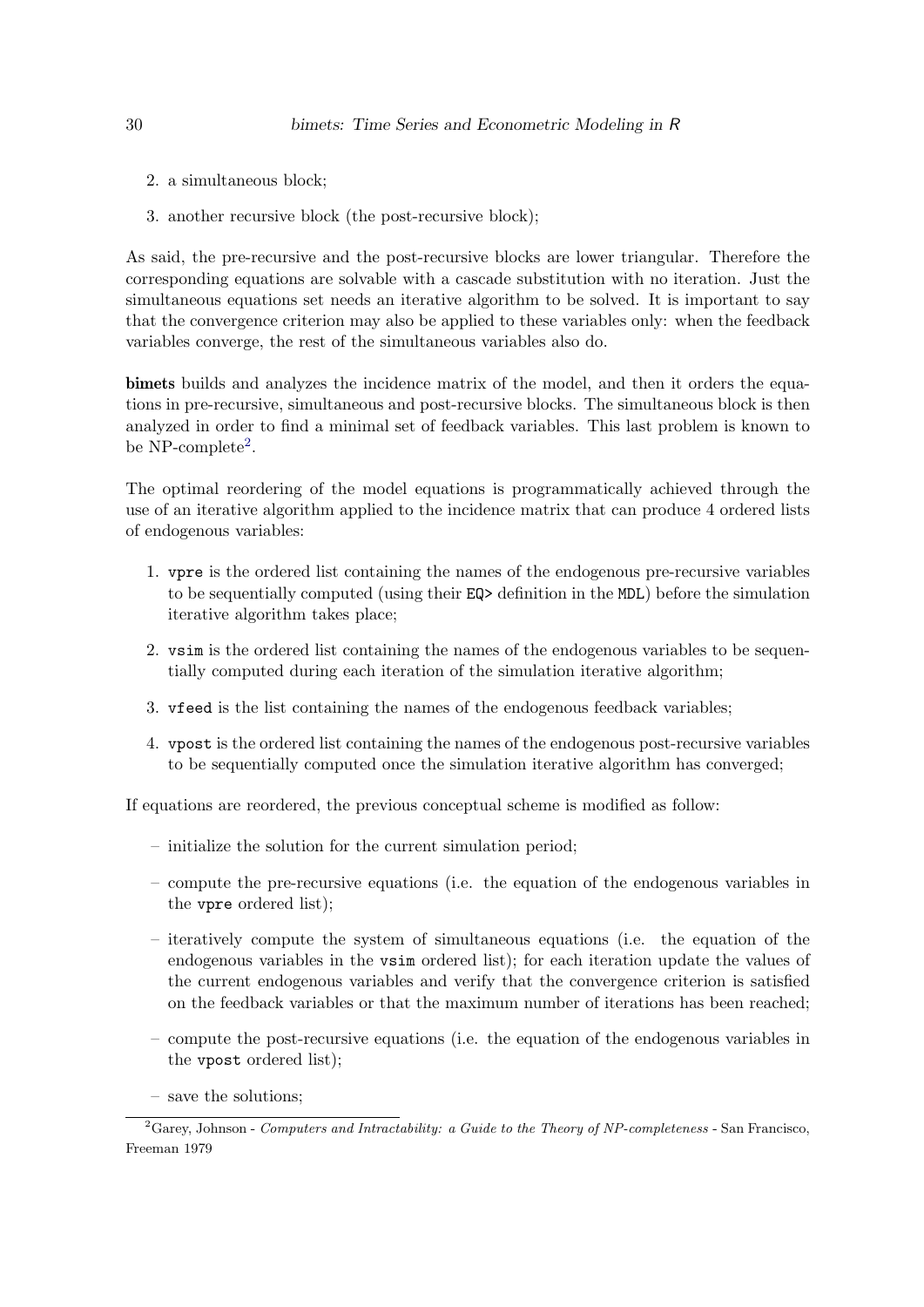#### Andrea Luciani 31

Given  $x_j$ ,  $j = 1..m$  the exogenous variables and  $y_{i,k}$ ,  $i = 1..n$  the value of the *i*-endogenous variable in the simultaneous block at the iteration  $k$ , with i the position of the equation in a reordered model, the modified Gauss-Seidel method simply takes for the approximation of the endogenous variable  $y_{i,k}$  the solution of the following:

 $y_{i,k} = f_i(x_1, ..., x_m, y_{1,k}, ..., y_{i-1,k}, y_{i,k-1}, ..., y_{n,k-1})$ 

As said, the convergence is then tested at the end of each iteration on the feedback variables.

Newton's methods on a reordered model require the calculation of the Jacobian matrix on the feedback endogenous variables, i.e. at least  $f + 2$  iterations per simulation period, with f as the number of feedback variables. For large models (i.e. more than 30 feedback variables) if the overall required convergence is greater than  $10^{-6}\%$  the speedup over the Gauss-Siebel method is small or negative. Moreover the Gauss-Siebel method does not require a matrix inversion, therefore it is more robust against algebraical and numerical issues. For small models both methods are fast on modern computers.

The simulation of a non-trivial model, if computed by using the same data but on different hardware, software or numerical libraries, produces numerical differences. Therefore a convergence criterion smaller than  $10^{-7}\%$  frequently leads to a local solution.

See Numerical methods for simulation and optimal control of large-scale macroeconomic models - Gabay, Nepomiastchy, Rachidi, Ravelli - 1980 for further information.

Below is an example of advanced simulation:

```
R> #STATIC SIMULATION EXAMPLE WITH EXOGENIZATION AND CONSTANT ADJUSTMENTS
R>R> #define exogenization list
R> #'cn' exogenized in 1923-1925
R> #'i' exogenized in the whole TSRANGE
R> exogenizeList <- list(
                   cn = c(1923, 1, 1925, 1),i = TRUE
                 )
R> #define add-factor list
R> constantAdjList <- list(
                  cn = TIMESERIES(1, -1, STATE = c(1923, 1), FREQ = 'A'),
                  y = TIMESERIES(0.1, -0.1, -0.5, STATE = c(1926, 1), FREQ = 'A'))
R> #simulate model
R> kleinModel <- SIMULATE(kleinModel
                      ,simType='STATIC'
                      ,TSRANGE=c(1923,1,1941,1)
                      ,simConvergence=0.00001
                      ,simIterLimit=100
```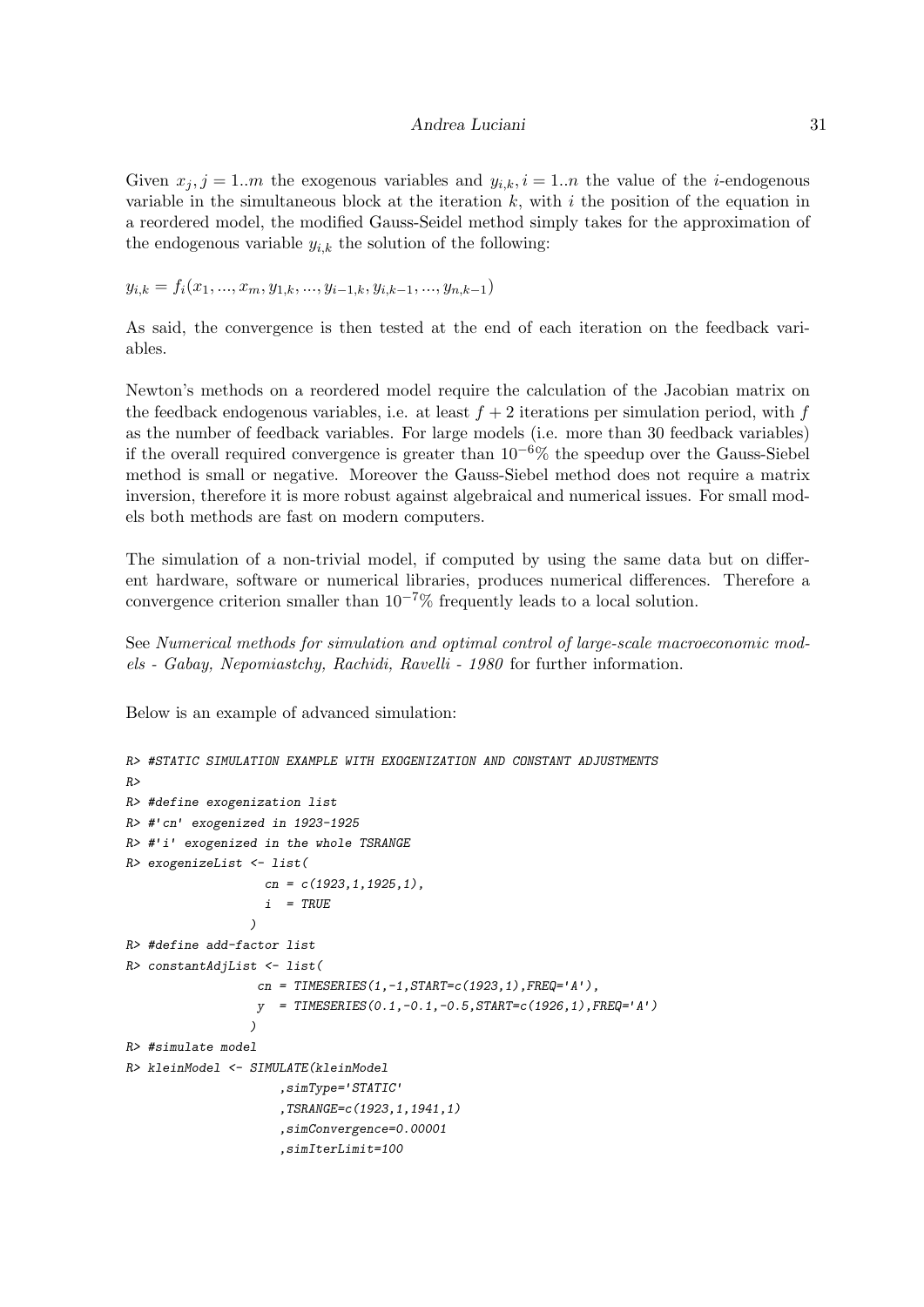```
,Exogenize=exogenizeList
,ConstantAdjustment=constantAdjList
)
```
## 3.6. Multipliers Analysis

The bimets MULTMATRIX() function computes the matrix of both impact and interim multipliers, for a selected set of endogenous variables (i.e. TARGET) with respect to a selected set of exogenous variables (i.e. INSTRUMENT), by subtracting the results from different simulations in each period of the provided time range (i.e. TSRANGE). The simulation algorithms are the same as those used for the SIMULATE() operation.

The MULTMATRIX() procedure is articulated as follows:

- 1. simultaneous simulations are done;
- 2. the first simulation establishes the base line solution (without shocks);
- 3. the other simulations are done with shocks applied to each of the INSTRUMENT one at a time for every period in TSRANGE;
- 4. each simulation follows the defaults described in the "Simulation" section, but has to be STATIC for the IMPACT multipliers and DYNAMIC for INTERIM multipliers;
- 5. given the MM\_SHOCK shock amount as a very small positive number, derivatives are computed by subtracting the base line solution of the TARGET from the shocked solution, then dividing by the value of the base line INSTRUMENT times the MM\_SHOCK;

The IMPACT multipliers measure the effects of impulse exogenous changes on the endogenous variables in the same time period. They can be defined as partial derivatives of each current endogenous variable with respect to each current exogenous variable, all other exogenous variable being kept constant.

Given  $Y(t)$  an endogenous variable at time t and  $X(t)$  an exogenous variable at time t, the impact multiplier  $m(Y, X, t)$  is defined as  $m(Y, X, t) = \frac{\partial Y(t)}{\partial X(t)}$  and can be approximated by  $m(Y, X, t) \approx (Y_{shocked}(t) - Y(t))/(X_{shacked}(t) - X(t)),$  with  $Y_{shacked}(t)$  the values fo the simulated endogenous variable Y at time t when  $X(t)$  is shocked to  $X_{shocked}(t) = X(t)(1 + MM\_SHOCK)$ 

The INTERIM or delay-r multipliers measure the delay-r effects of impulse exogenous changes on the endogenous variables in the same time period. The delay-r multipliers of the endogenous variable Y with respect to the exogenous variable X related to a dynamic simulation from time  $t$  to time  $t+r$  can be defined as the partial derivative of the current endogenous variable Y at time  $t+r$  with respect to the exogenous variable X at time t, all other exogenous variable being kept constant.

Given  $Y(t + r)$  an endogenous variable at time  $t + r$  and  $X(t)$  an exogenous variable at time t the interim or delay-r multiplier  $m(Y, X, t, r)$  is defined as  $m(Y, X, t, r) = \partial Y(t + r)/\partial X(t)$ and can be approximated by  $m(Y, X, t, r) \approx (Y_{shoked}(t + r) - Y(t + r))/(X_{shoked}(t) - X(t)),$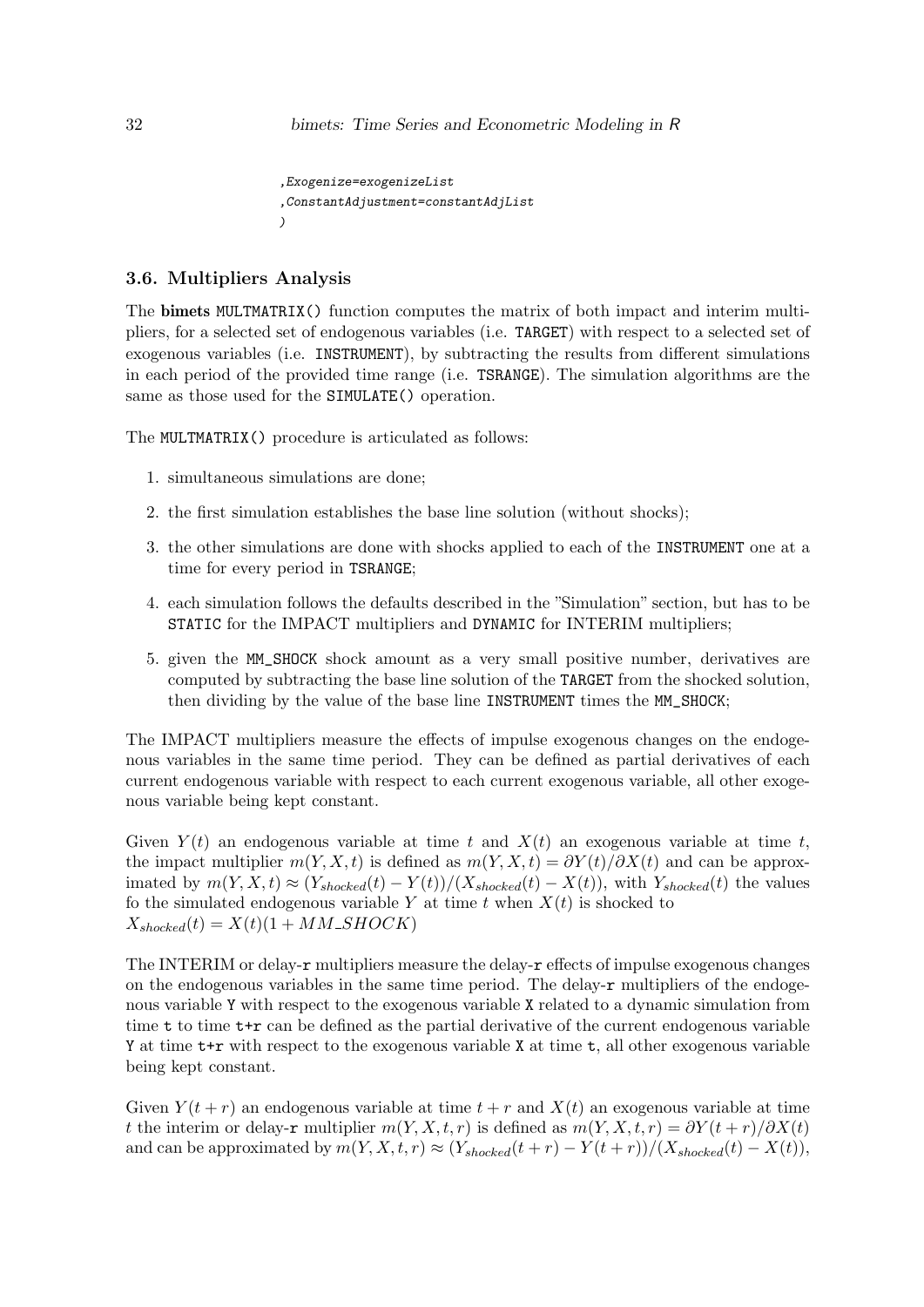with

 $Y_{shoked}(t + r)$  the values fo the simulated endogenous variable Y at time  $t + r$  when  $X(t)$  is shocked to  $X_{shocked}(t) = X(t)(1 + MM\_SHOCK)$ 

bimets users can also declare an endogenous variable as the INSTRUMENT variable. In this case, the constant adjustment related to the provided endogenous variable will be used as the INSTRUMENT exogenous variable.

Back to our Klein's model example, we can calculate impact multipliers of Government non-Wage Spending "g" and Government Wage Bill "w2" with respect of Consumption "cn" and Gross National Product "y" in the year 1941 by using the previously estimated model:

```
R> kleinModel <- MULTMATRIX(kleinModel,
                              TSRANGE=c(1941,1,1941,1),
                              \textit{INSTRUMENT=c('w2', 'g')}\textit{,}TARGET=c('cn', 'y'))
Multipliter Matrix: 100.00%
...MULTMATRIX OK
R> kleinModel$MultiplierMatrix
```
 $w2_1$   $g_1$ cn\_1 0.4540346 1.671956 y\_1 0.2532000 3.653260

Results show that the impact multiplier of "y" with respect to " $g$ " is  $+3.65$ . If we change the Government non-Wage Spending "g" value in 1941 from 22.3 (its historical value) to 23.3 (+1), then the simulated Gross National Product "y" in 1941 changes from 95.2 to 99, thusly roughly confirming the  $+3.65$  impact multiplier. Note that " $g$ " only appears once in the model definition, and only in the "y" equation, with a coefficient of one (Keynes would approve).

An interim-multiplier example follows:

```
R> #multi-period interim multipliers
R> kleinModel <- MULTMATRIX(kleinModel,
                      TSRANGE=c(1940,1,1941,1),
                      INSTRUMENT=c('w2', 'g').TARGET=c('cn', 'y'))Multipliter Matrix: 50.00%
Multipliter Matrix: 100.00%
...MULTMATRIX OK
R> #output multipliers matrix (note the zeros when the period
```

```
R> #of the INSTRUMENT is greater than the period of the TARGET)
R> kleinModel$MultiplierMatrix
```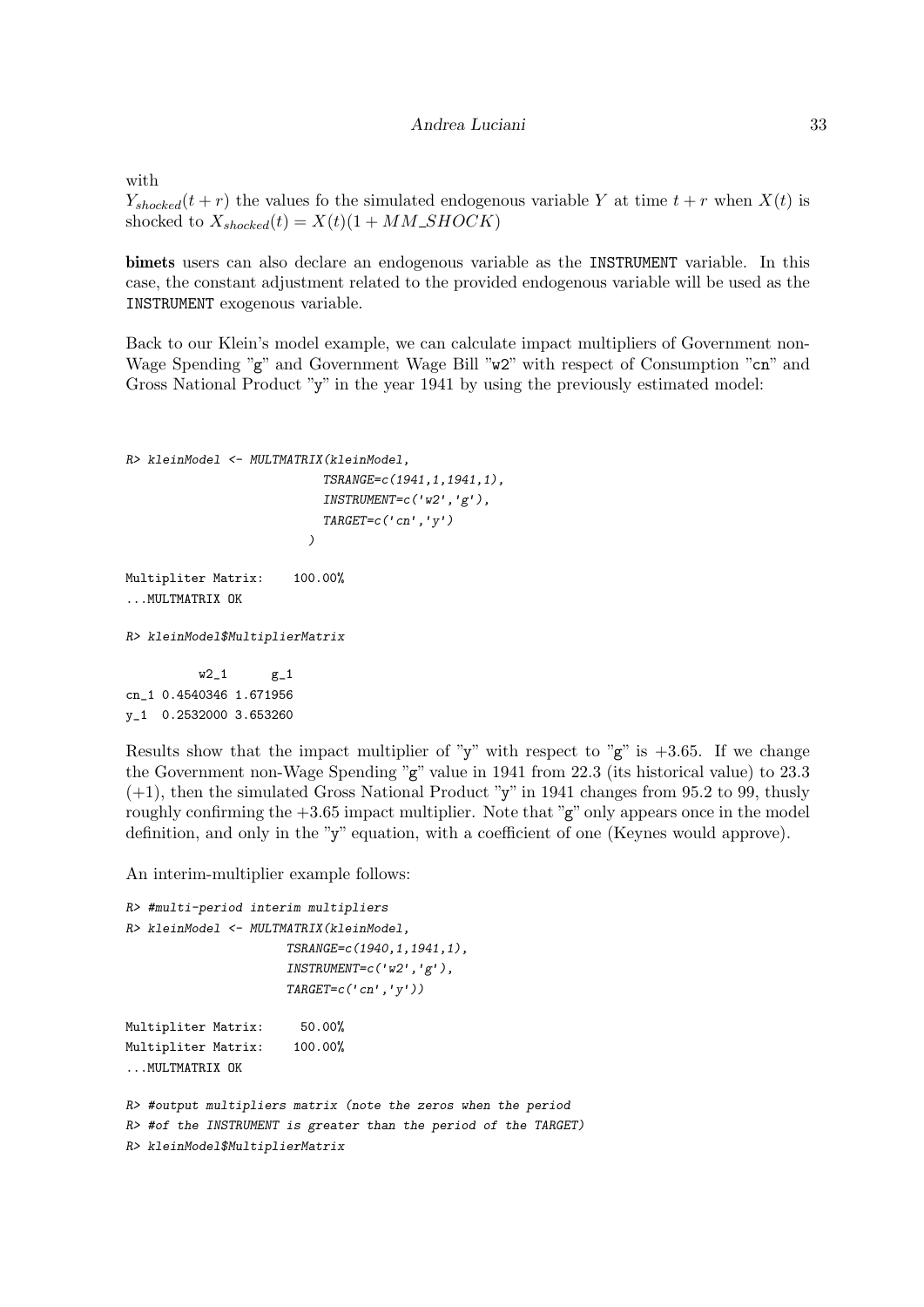$w2_1$  g\_1  $w2_2$  g\_2 cn\_1 0.4478202 1.582292 0.0000000 0.000000 y\_1 0.2433382 3.510971 0.0000000 0.000000 cn\_2 -0.3911001 1.785042 0.4540346 1.671956 y\_2 -0.6251177 2.843960 0.2532000 3.653260

## 3.7. Renormalization

The renormalization<sup>[3](#page-33-0)</sup> of econometric models consists of solving the model while interchanging the role of one or more endogenous variables with an equal number of exogenous variables.

The bimets RENORM() procedure determines the values for the INSTRUMENT exogenous variables which allow the objective TARGET endogenous variables to be achieved, with respect to the constraints given by the model MDL definition.

This is an approach to economic and monetary policy analysis, and is based on two assumptions:

- 1. there exists a desired level for a set of n endogenous variables defined as TARGET;
- 2. there exists a set of n exogenous variables defined as INSTRUMENT;

Given these premises, the renormalization process consists in determining the values of the exogenous variables chosen as INSTRUMENT allowing us to achieve the desired values for the endogenous variables designated as TARGET. In other words the procedure allows users to exchange the role of exogenous and endogenous among a set of time series pairs.

Given a list of exogenous INSTRUMENT variables and a list of TARGET endogenous time series, the iterative procedure can be split into the following steps:

- 1. Computation of the multipliers matrix MULTMAT of the TARGET endogenous variables with respect to the INSTRUMENT exogenous variables (this is a square matrix by construction);
- 2. Solution of the linear system:

 $V_{exog}(i+1) = V_{exog}(i)$ + MULTMAT <sup>-1</sup> \* ( $V_{endog}(i)$ - TARGET), where  $V_{exog}(i)$  are the exogenous variables in the INSTRUMENT list and  $V_{endog}(i)$  are the endogenous variables that have a related target in the TARGET list, given  $i$  the current iteration;

3. Simulation of the model with the new set of exogenous variables computed in step 2, then a convergence check by comparing the subset of endogenous variables arising from this simulation and the related time series in TARGET list. If the convergence condition is satisfied, or the maximum number of iterations is reached, the algorithm will stop, otherwise it will go back to step 1;

Users can also declare an endogenous variable as an INSTRUMENT variable. In this case, the constant adjustment related to the provided endogenous variable will be used as the instrument exogenous variable. This procedure is particularly suited for the automatic computation

<span id="page-33-0"></span><sup>3</sup>On the Theory of Economic Policy - Tinbergen J. 1952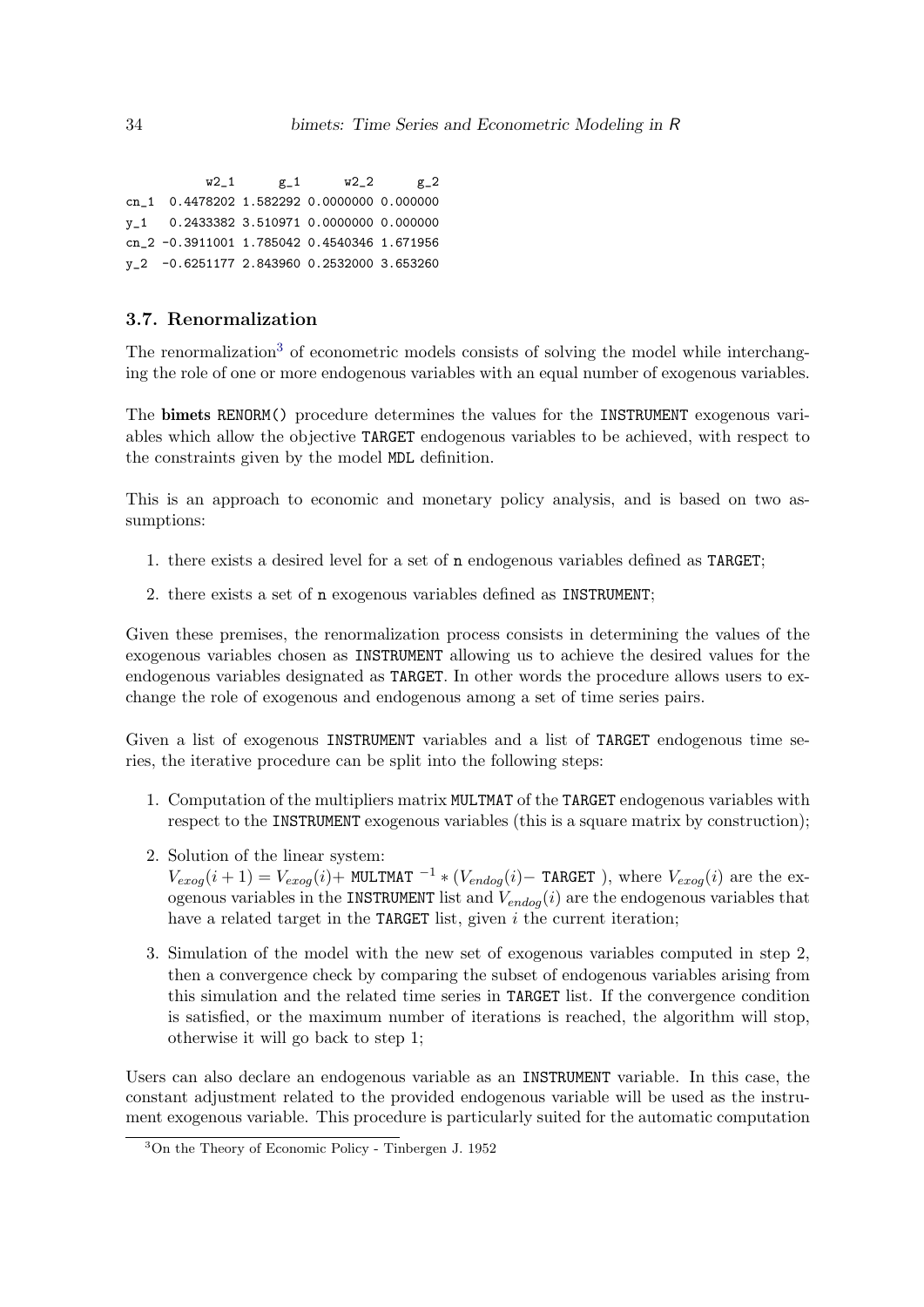of the add-factors needed to fine tune the model into a baseline path and to improve the forecasting accuracy.

If the convergence condition is satisfied, the RENORM procedure will return the requested INSTRUMENT time series allowing us to achieve the desired values for the endogenous variables designated as TARGET.

Back to our Klein's model example, we can perform the renormalization of the previously estimated model. First of all, the targets must be defined:

```
R> #we want an arbitrary value on Consumption of 66 in 1940 and 78 in 1941
R> #we want an arbitrary value on GNP of 77 in 1940 and 98 in 1941
R> kleinTargets <- list(
                 cn = TIMESERIES(66, 78, START=c(1940, 1), FREQ=1),y = TIMESERIES (77, 98, START = c (1940, 1), FREQ=1))
```
Then, we can perform the model renormalization by using the "w2" (Wage Bill of the Government Sector) and the "g" (Government non-Wage Spending) exogenous variables as INSTRUMENT, in the years 1940 and 1941 (output omitted):

```
R> kleinModel <- RENORM(kleinModel
                       , INSTRUMENT = c('w2', 'g'),TARGET = kleinTargets
                       ,TSRANGE = c(1940, 1, 1941, 1),simIterLimit = 100
                       ,quietly=TRUE )
```
Once RENORM completes, the calculated values of exogenous INSTRUMENT allowing us to achieve the desired endogenous TARGET values are stored into the model:

```
R> with(kleinModel,TABIT(modelData$w2,
                    renorm$INSTRUMENT$w2,
                    modelData$g,
                    renorm$INSTRUMENT$g,
                    TSRANGE=c(1940,1,1941,1)
                    )
      )
     DATE, PER, modelData$w2 , renorm$INSTRUMENT$w2, modelData$g , renorm$INSTRUMENT$g
     1940, 1, 8 , 7.413331 , 15.4 , 16.1069
     1941, 1 , 8.5 , 9.3436 , 22.3 , 22.65985
```
So, if we want to achieve on "cn" (Consumption) an arbitrary simulated value of 66 in 1940 and 78 in 1941, and if we want to achieve on "y" (GNP) an arbitrary simulated value of 77 in 1940 and 98 in 1941, we need to change exogenous "w2" (Wage Bill of the Government Sector) from 8 to 7.41 in 1940 and from 8.5 to 9.34 in 1941, and we need to change exogenous "g" (Government non-Wage Spending) from  $15.4$  to  $16.1$  in  $1940$  and from  $22.3$  to  $22.66$  in  $1941$ .

Let's verify: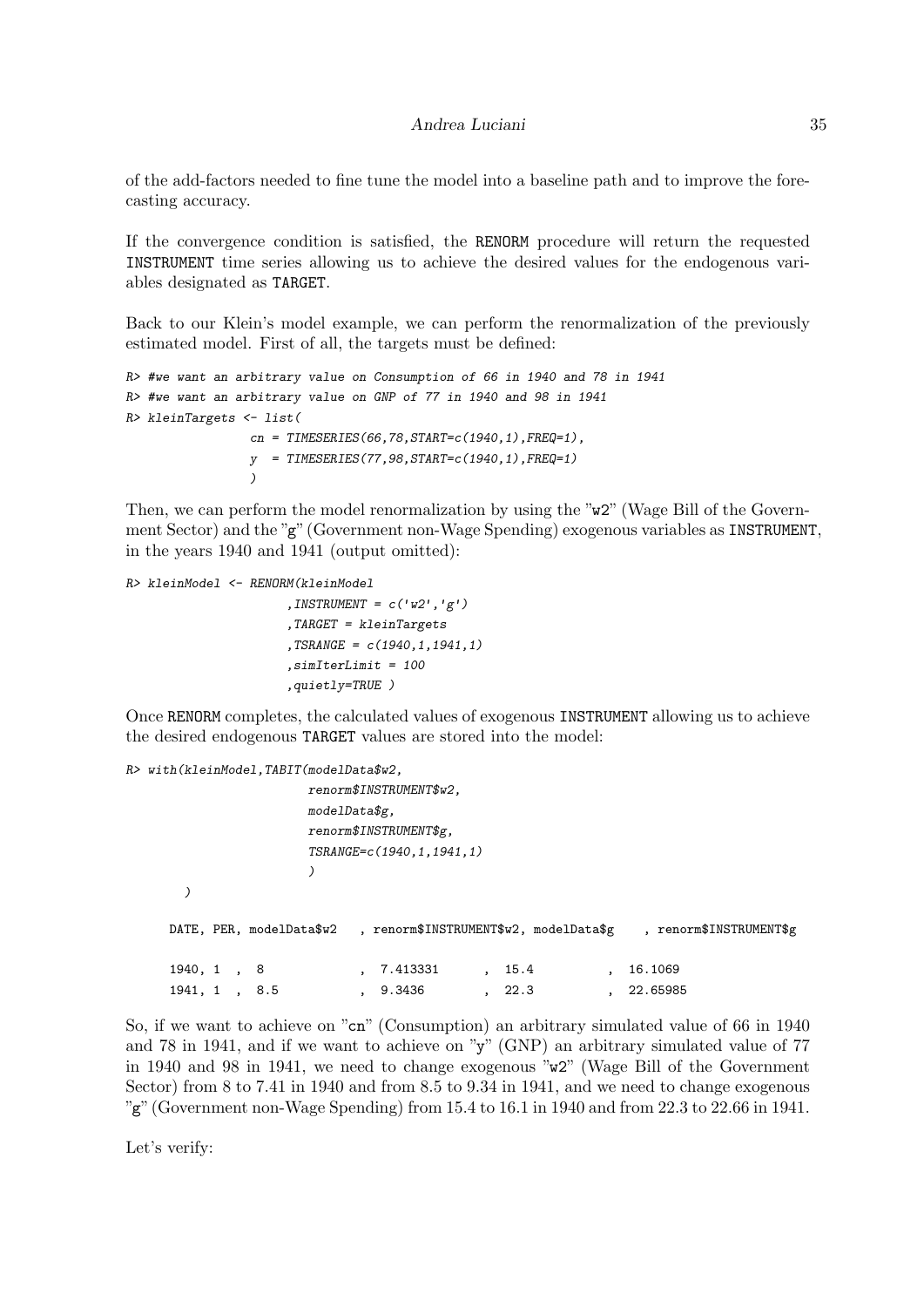```
R> #create a new model
R> kleinRenorm <- kleinModel
R> #get instruments to be used
R> newInstruments <- kleinModel$renorm$INSTRUMENT
R> #change exogenous by using new instruments data
R> kleinRenorm$modelData <- within(kleinRenorm$modelData,
                   {
                     w2[[1940,1]]=newInstruments$w2[[1940,1]]
                     w2[[1941,1]]=newInstruments$w2[[1941,1]]
                     g[[1940,1]] =newInstruments$g[[1940,1]]
                     g[[1941,1]] =newInstruments$g[[1941,1]]}
                  )
R> #users can also replace last two commands with:
R> #kleinRenorm$modelData <- kleinRenorm$renorm$modelData
R> #simulate the new model
R> kleinRenorm <- SIMULATE(kleinRenorm
                        ,TSRANGE=c(1940,1,1941,1)
                        ,simConvergence=0.00001
                        ,simIterLimit=100
                        ,quietly=TRUE)
R> #verify targets are achieved
R> with(kleinRenorm$simulation,
       TABIT(cn,y)
        )
     DATE, PER, cn , y
     1940, 1 , 66.01116 , 77.01772
     1941, 1 , 78.02538 , 98.04121
```